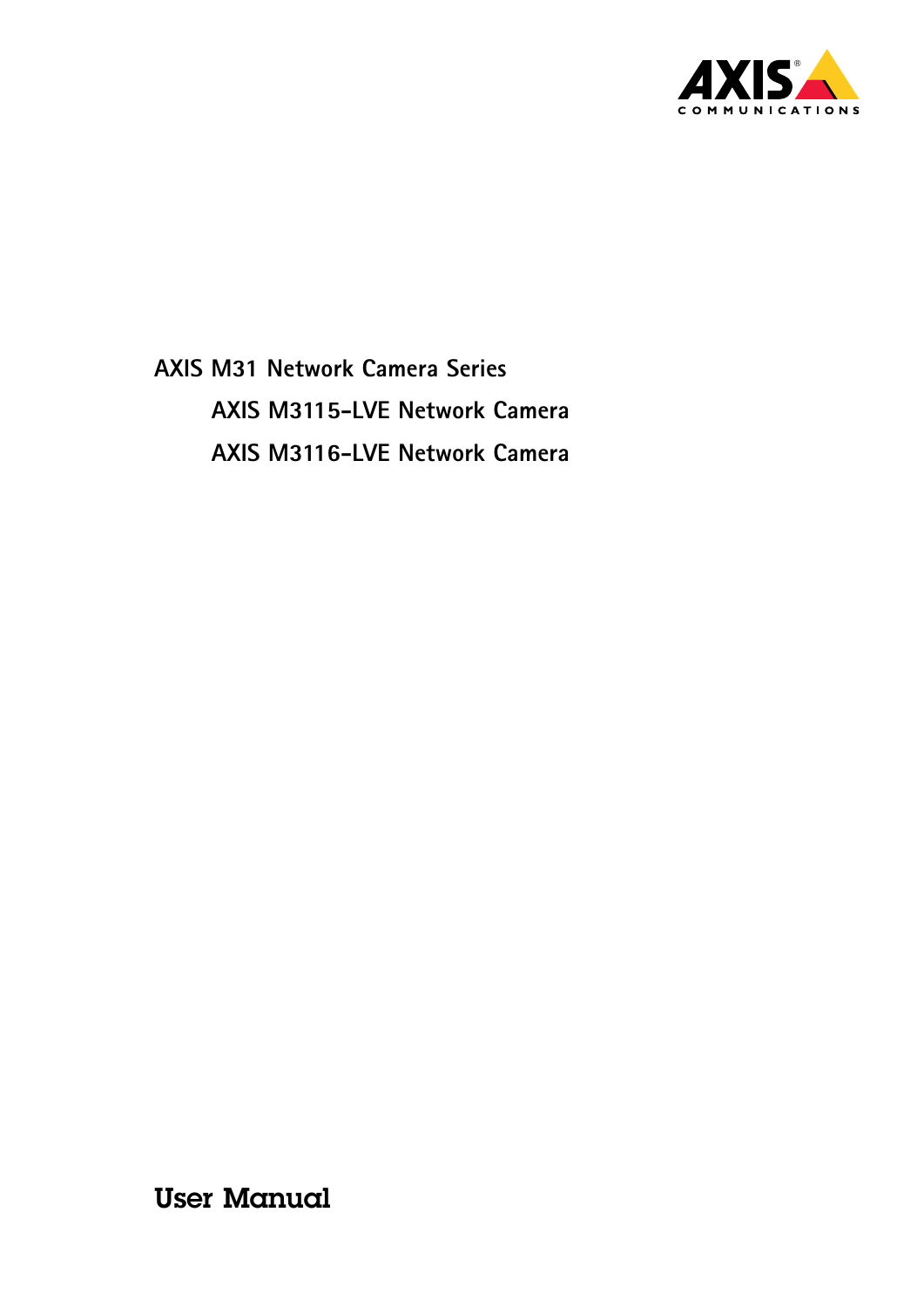# Table of Contents

| 3<br>$\overline{4}$<br>$\overline{4}$                                                                        |
|--------------------------------------------------------------------------------------------------------------|
| 5<br>Find the device on the network                                                                          |
| 5                                                                                                            |
| 6                                                                                                            |
| 6                                                                                                            |
| 6                                                                                                            |
| $\overline{7}$                                                                                               |
| $\overline{7}$                                                                                               |
| $\overline{9}$                                                                                               |
| $1\overline{2}$                                                                                              |
| 12                                                                                                           |
| $1\overline{3}$                                                                                              |
| 17                                                                                                           |
| 18                                                                                                           |
|                                                                                                              |
| 19                                                                                                           |
| 19                                                                                                           |
| 19                                                                                                           |
| 19                                                                                                           |
| 20<br>Technical issues, clues and solutions $\ldots, \ldots, \ldots, \ldots, \ldots, \ldots, \ldots, \ldots$ |
| 21                                                                                                           |
| 22                                                                                                           |
| 22                                                                                                           |
| 22                                                                                                           |
| 22<br><b>Buttons</b>                                                                                         |
| 22                                                                                                           |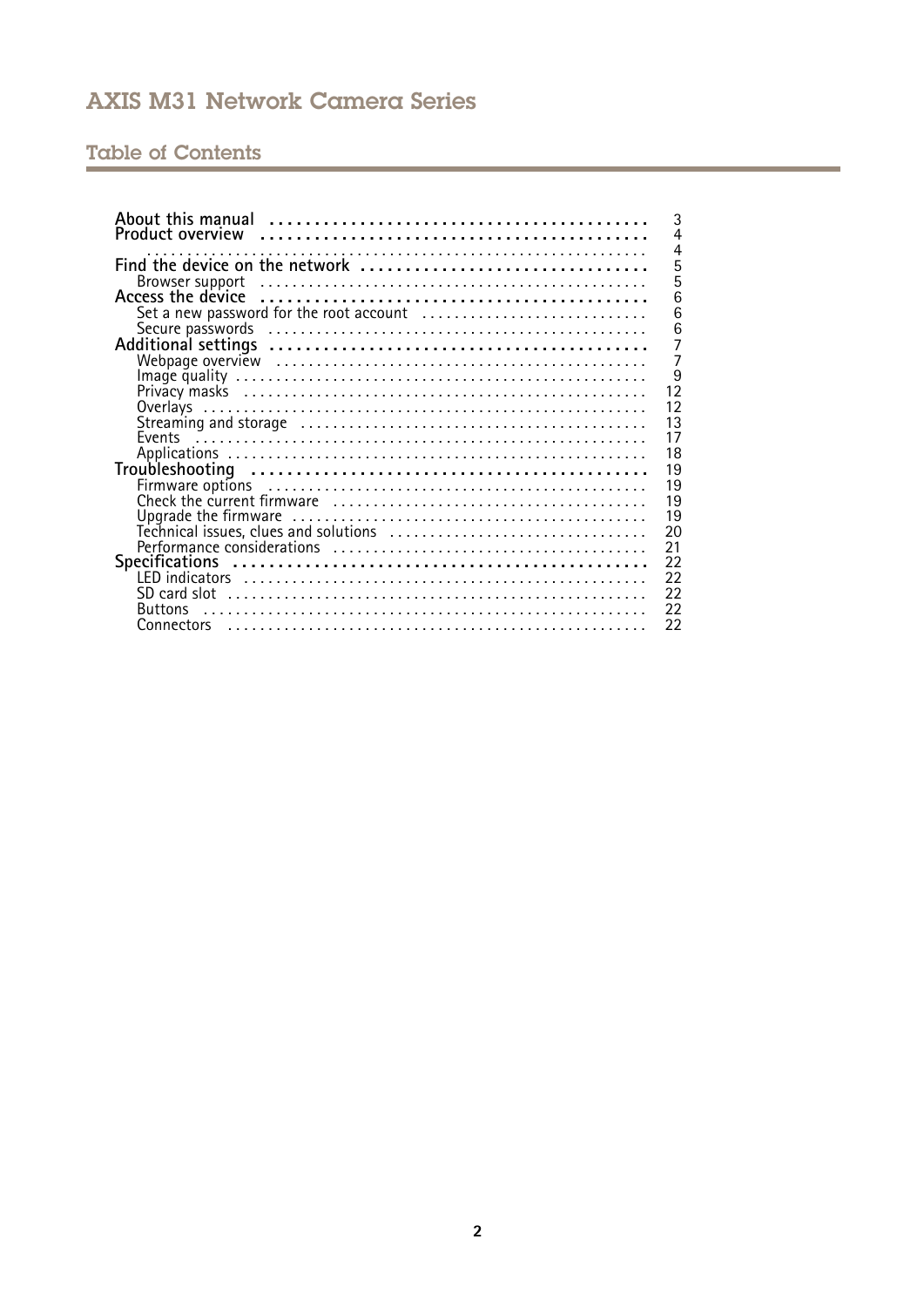## <span id="page-2-0"></span>About this manual

## About this manual

This user manual describes several products. This means you may find instructions that aren't applicable to your product.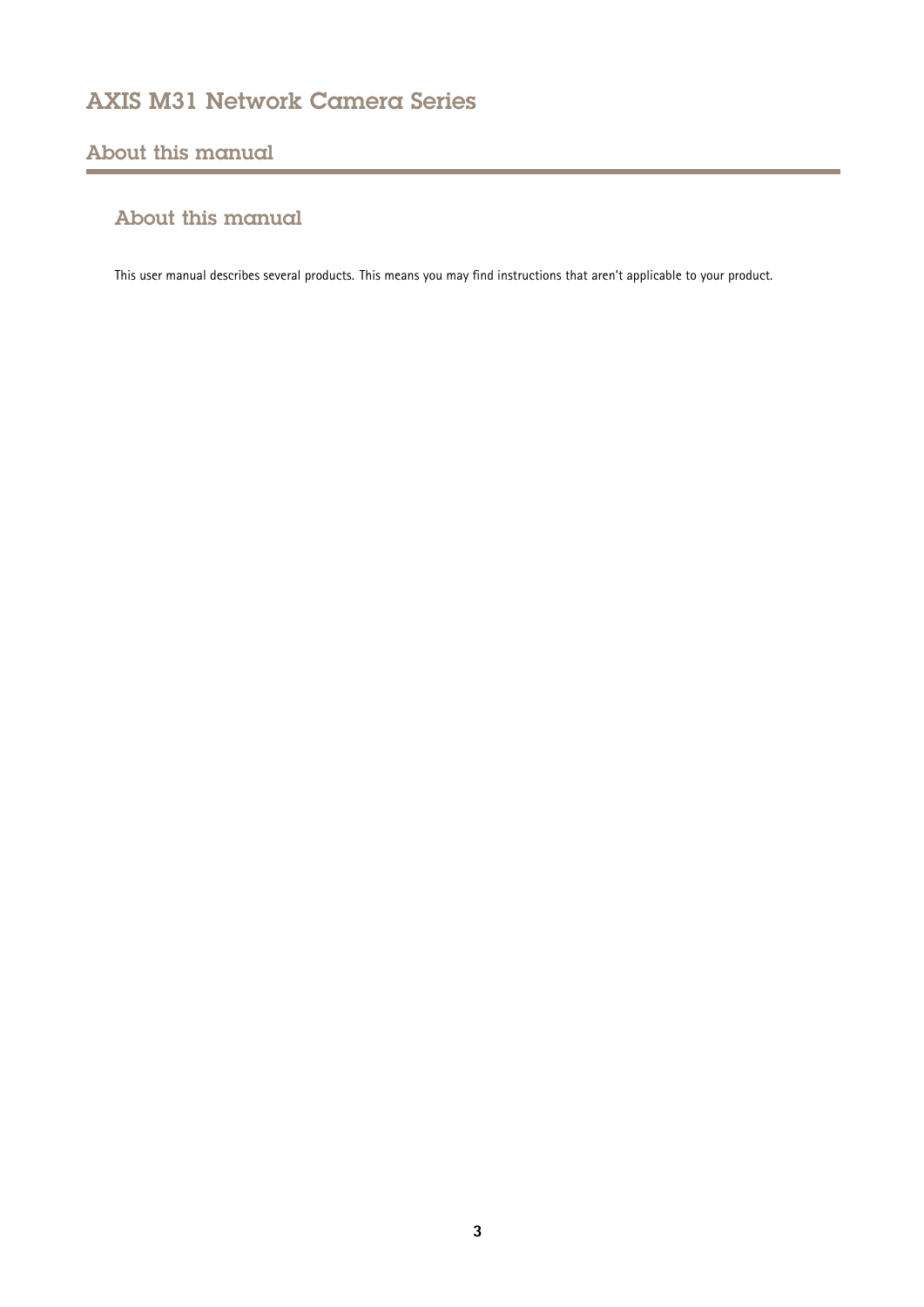# <span id="page-3-0"></span>Product overview

## Product overview





- *<sup>1</sup> Part number (P/N) & Serial number S/N*
- *2 Network Connector (PoE)*
- *3 SD card slot*
- *4 Status indicator LED*
- *5 Control button*
- *6 Pan lock screw*
- *7 Tilt lock screw*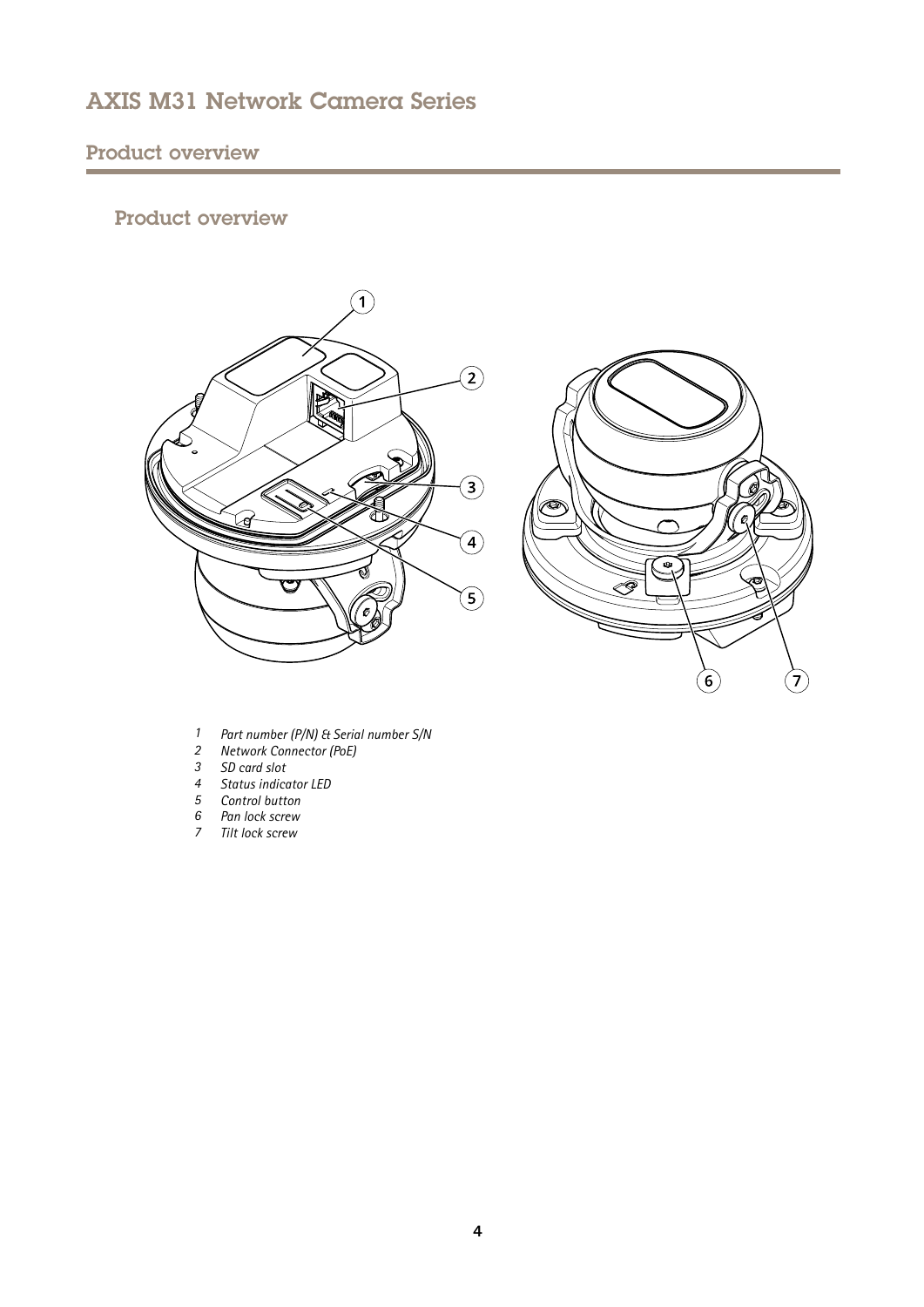### <span id="page-4-0"></span>Find the device on the network

## Find the device on the network

To find Axis devices on the network and assign them IP addresses in Windows®, use AXIS IP Utility or AXIS Device Manager. Both applications are free and can be downloaded from *[axis.com/support](https://www.axis.com/support)*.

For more information about how to find and assign IP addresses, see the document *How to assign an IP address and access your device* on the device page at *[axis.com](https://www.axis.com)*.

### **Browser support**

You can use the device with the following browsers:

|                                      | Chrome™     | <b>Firefox</b> <sup>®</sup> | $\mathsf{Edge}^\circledast$ | Safari®   |
|--------------------------------------|-------------|-----------------------------|-----------------------------|-----------|
| Windows®                             | recommended |                             | $\checkmark$<br>$\lambda$   |           |
| $OS X^*$                             | recommended |                             |                             | $\lambda$ |
| Other operating systems $\mathbf{x}$ |             | ⌒                           |                             |           |

If you need more information about recommended browsers, go to *[axis.com/browser-support](https://www.axis.com/browser-support)*.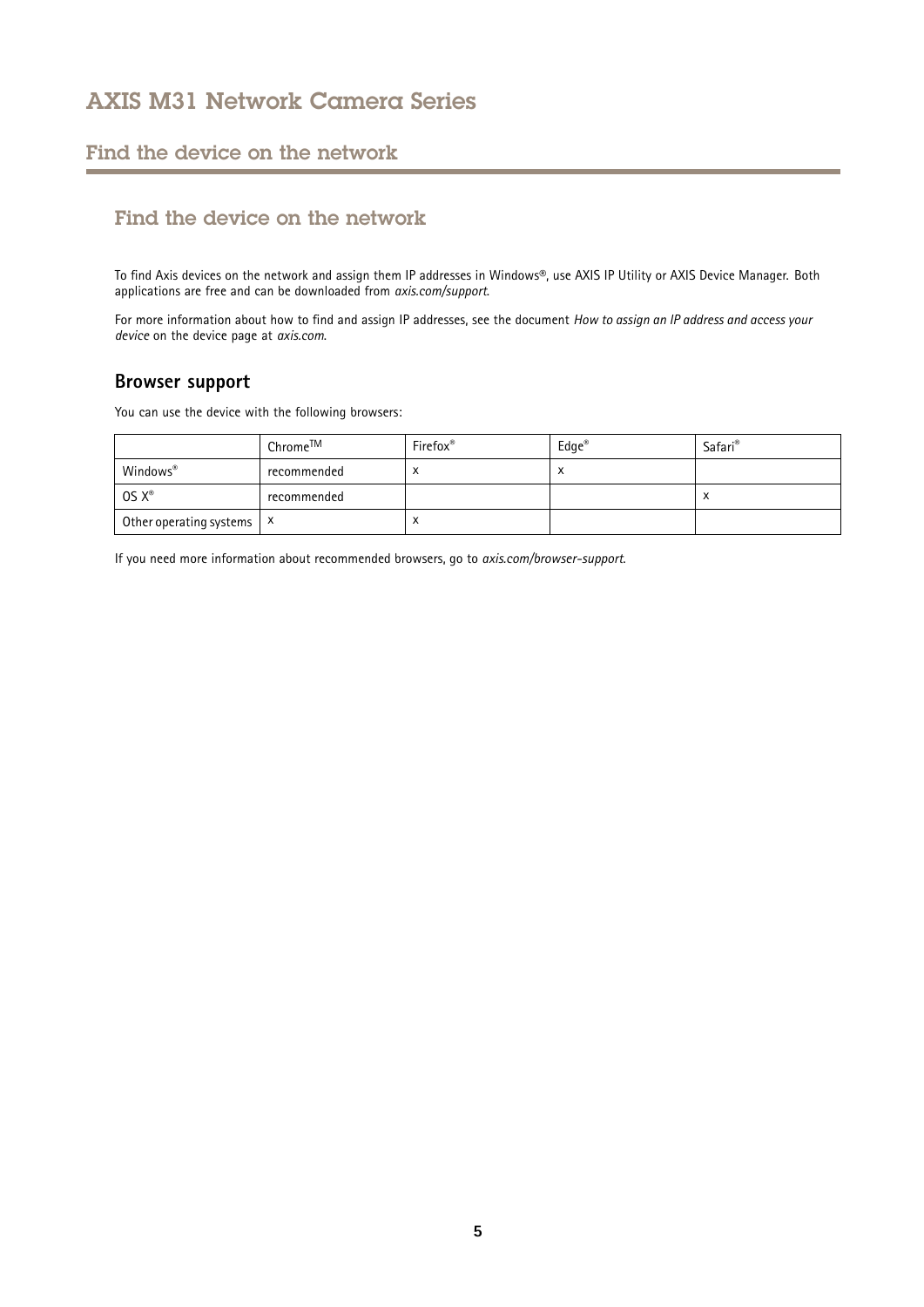### <span id="page-5-0"></span>Access the device

### Access the device

1. Open <sup>a</sup> browser and enter the IP address or host name of the Axis device.

If you have <sup>a</sup> Mac computer (OS X), go to Safari, click Bonjour and select the device from the drop-down list. To add Bonjour as <sup>a</sup> browser bookmark, go to **Safari <sup>&</sup>gt; Preferences**.

If you do not know the IP address, use AXIS IP Utility or AXIS Device Manager to find the device on the network.

- 2. Enter the username and password. If you access the device for the first time, you must set the root password. See *Set <sup>a</sup> new password for the root account on page 6* .
- 3. The live view page opens in your browser.

### **Set <sup>a</sup> new password for the root account**

#### Important

The default administrator username is **root**. If the password for root is lost, reset the device to factory default settings.

- 1. Type <sup>a</sup> password. Follow the instructions about secure passwords. See *Secure passwords on page 6* .
- 2. Retype the password to confirm the spelling.
- 3. Click **Create login**. The password has now been configured.

### **Secure passwords**

#### Important

Axis devices send the initially set password in clear text over the network. To protect your device after the first login, set up <sup>a</sup> secure and encrypted HTTPS connection and then change the password.

The device password is the primary protection for your data and services. Axis devices do not impose <sup>a</sup> password policy as they may be used in various types of installations.

To protect your data we strongly recommend that you:

- Use <sup>a</sup> password with at least 8 characters, preferably created by <sup>a</sup> password generator.
- Don't expose the password.
- Change the password at <sup>a</sup> recurring interval, at least once <sup>a</sup> year.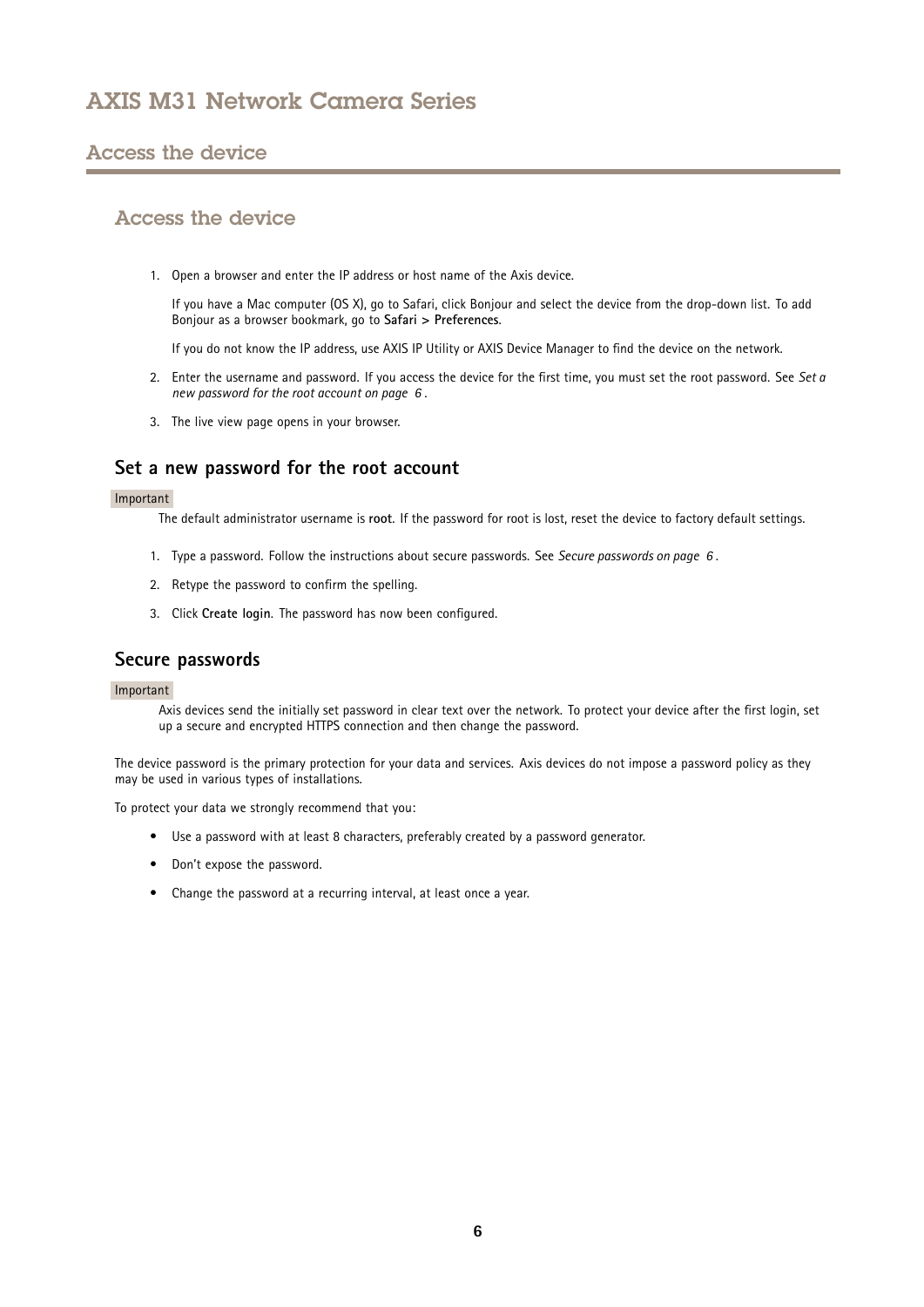## <span id="page-6-0"></span>Additional settings

# Additional settings

# **Webpage overview**



- *1 Live view control bar*
- *2 Live view*
- *3 Product name*
- *<sup>4</sup> User information, color themes, and help*
- *5 Video control bar*
- *6 Settings toggle*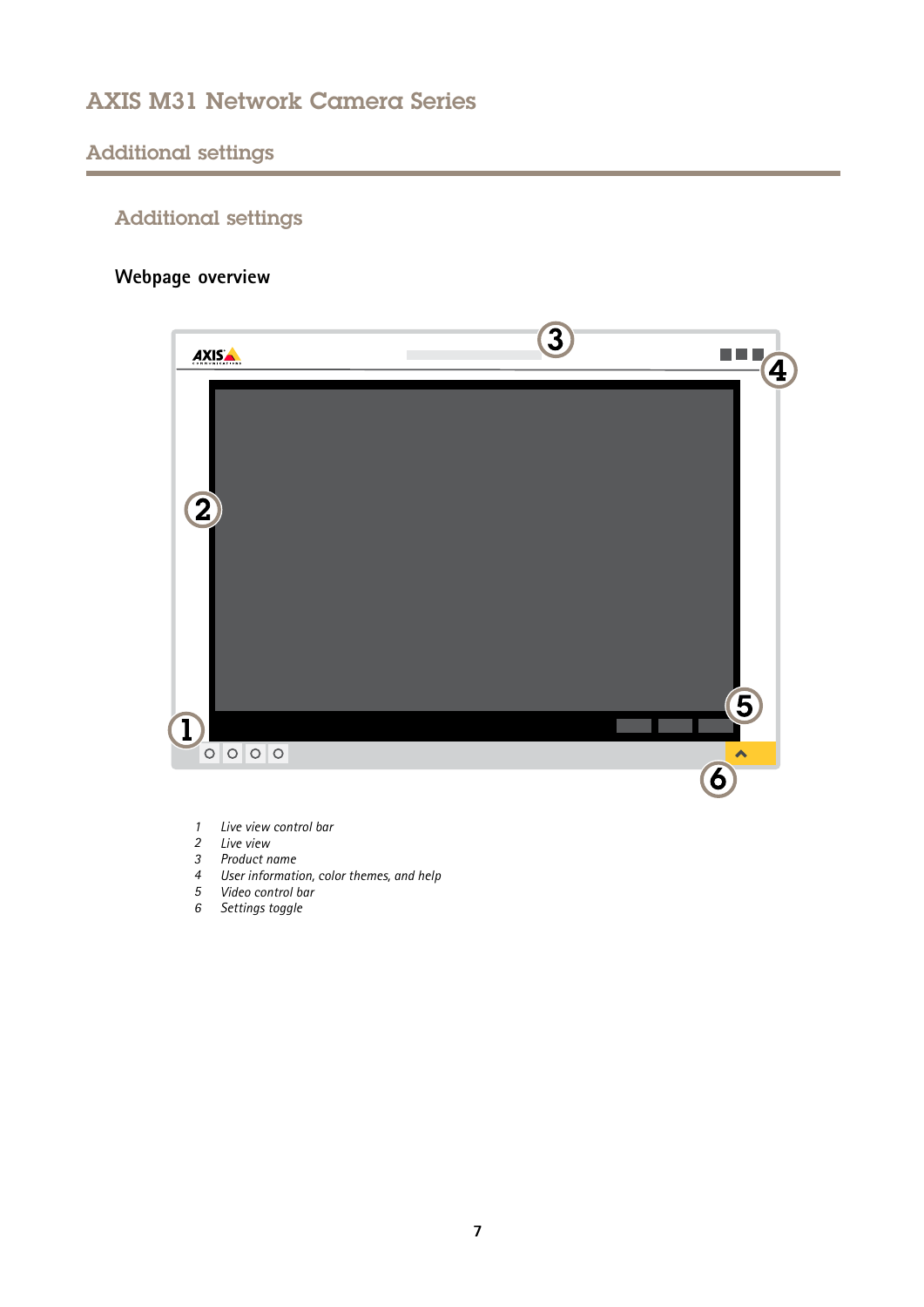## Additional settings



*7 Settings tabs*

### **Need more help?**

You can access the built-in help from the device's webpage. The help provides more detailed information on the device's features and their settings.

|             | $\bullet$ | 0 |
|-------------|-----------|---|
|             |           |   |
| About       |           |   |
| Legal       |           |   |
| <b>Help</b> |           |   |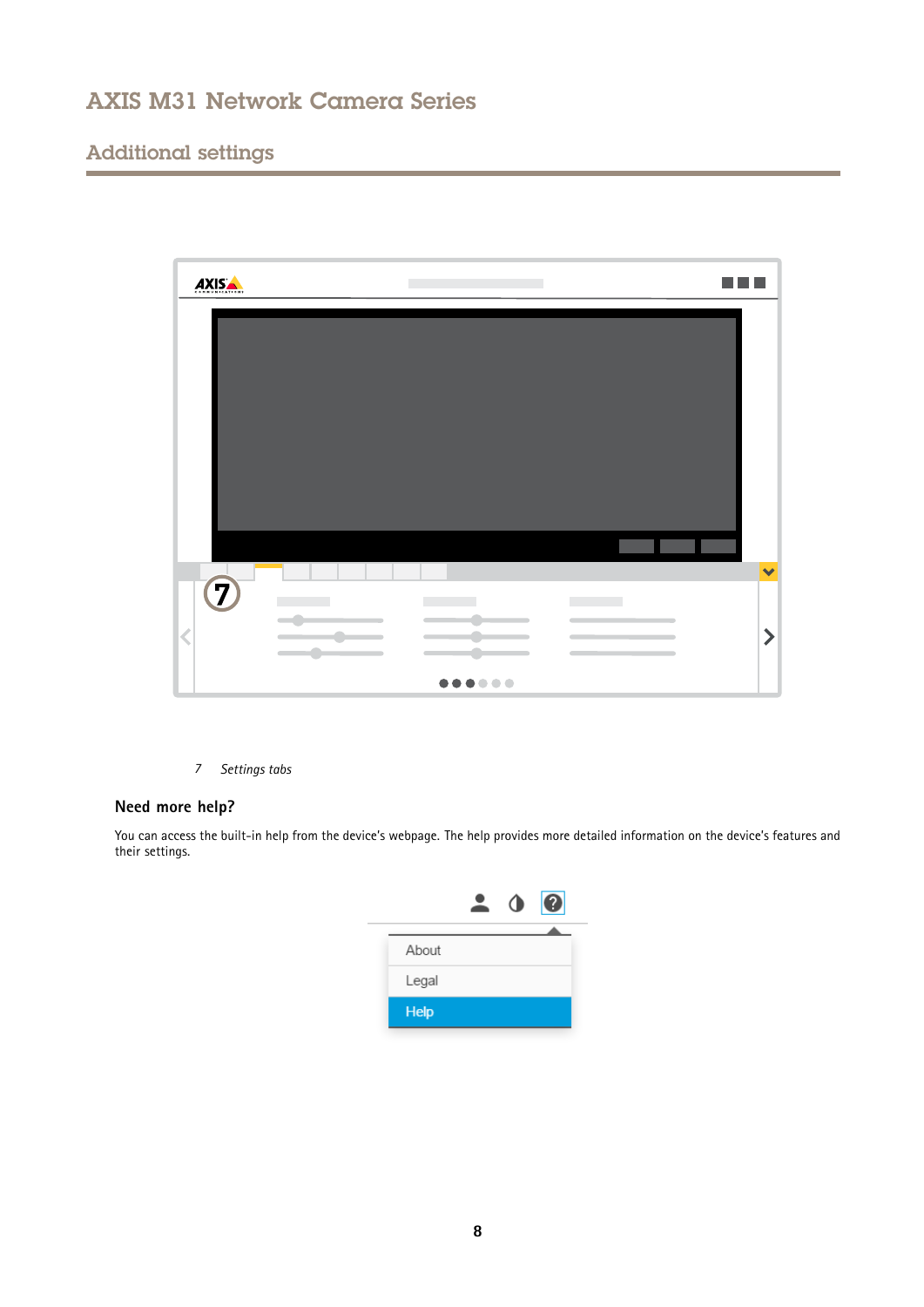## <span id="page-8-0"></span>Additional settings

### **Image quality**

#### **Select exposure mode**

There are different exposure mode options in the camera that adjusts aperture, shutter speed, and gain to improve image quality for specific surveillance scenes. Go to **Settings <sup>&</sup>gt; Image <sup>&</sup>gt; Exposure** and select between the following exposure modes:

- For most use cases, select **Automatic** exposure.
- For environments with certain artificial lighting, for example fluorescent lighting, select **Flicker-free**.

Select the same frequency as the power line frequency.

• For environments with certain artificial light and bright light, for example outdoors with fluorescent lighting at night and sun during daytime, select **Flicker-reduced**.

Select the same frequency as the power line frequency.

• To lock the current exposure settings, select **Hold current**.

#### **Benefit from IR light in low-light conditions using night mode**

Your camera uses visible light to deliver color images during the day. As the available light diminishes, you can set the camera to automatically shift to night mode, in which the camera uses both visible light and near-infrared light to deliver black-and-white images. Since the camera uses more of the available light it can deliver brighter, more detailed, images.

- 1. Go to **Settings <sup>&</sup>gt; Image <sup>&</sup>gt; Day and night**, and make sure that the **IR cut filter** is set to **Auto**.
- 2. Enable **Allow IR illumination** and **Synchronize IR illumination** to use the camera's IR light when night mode is activated.

#### **Reduce noise in low-light conditions**

To reduce noise in low-light conditions, you can adjust one or more of the following settings:

• Set the exposure mode to automatic.

#### Note

A high max shutter value can result in motion blur.

- To slow down the shutter speed, set max shutter to the highest possible value.
- Reduce sharpness in the image.

#### **Reduce motion blur in low-light conditions**

To reduce motion blur in low-light conditions, you can adjust one or more of the following settings:

#### Note

Image noise will increase if you increase the gain.

• Increase shutter speed and gain. Go to **Settings <sup>&</sup>gt; Image** <sup>&</sup>gt; **Exposure** and set **Max shutter** to <sup>a</sup> shorter time, and **Max gain** to <sup>a</sup> higher value.

If you are still experiencing motion blur, you can try one of the following:

- Increase the light level in the scene.
- Mount the camera so that objects move toward it or away from it rather than sideways.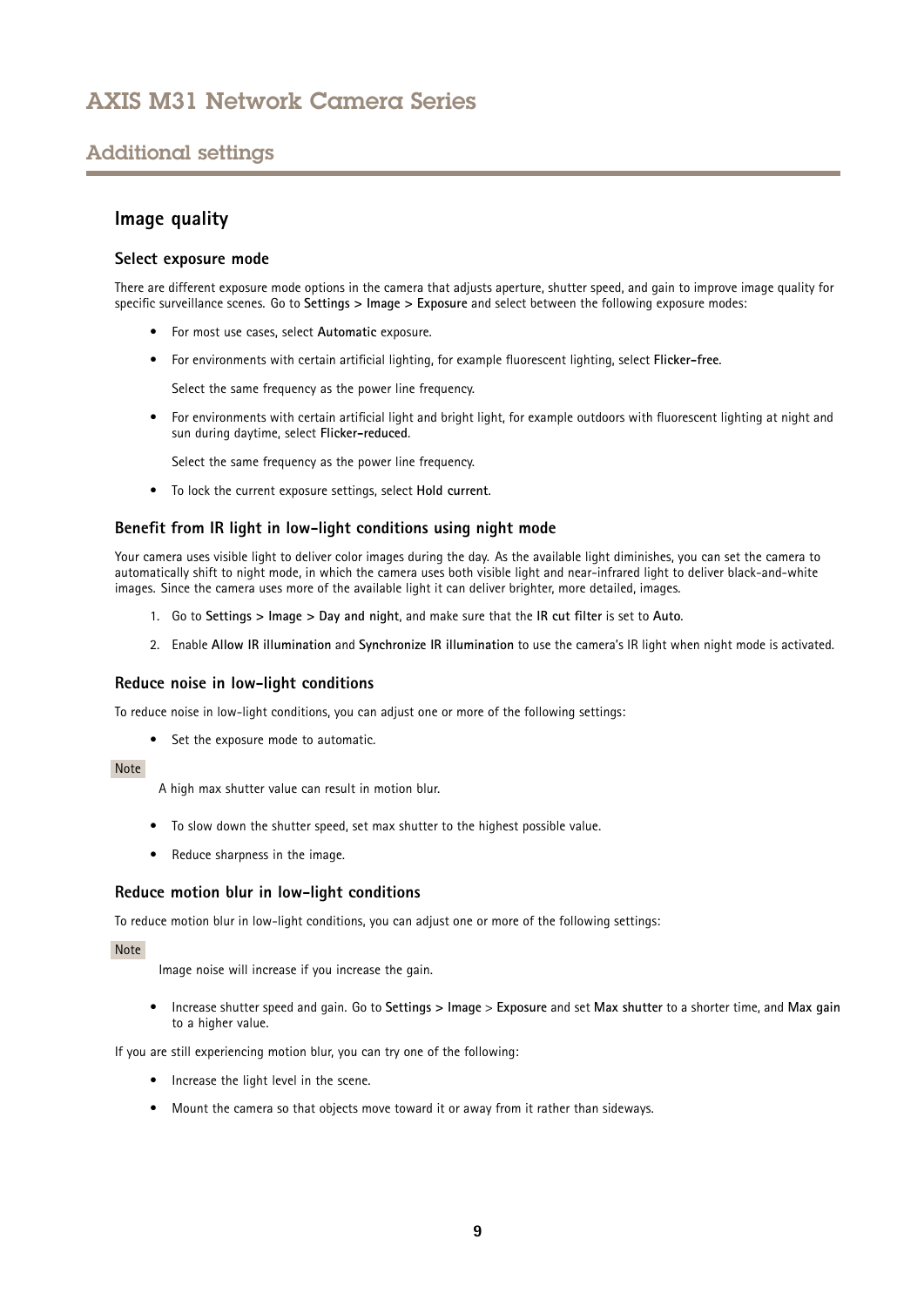## Additional settings

### **Maximize details in an image**

#### Important

If you maximize details in an image, the bitrate will probably increase and you might get <sup>a</sup> reduced frame rate.

- Make sure to select the capture mode that has the highest resolution.
- •Set the compression as low as possible.
- •Select MJPEG streaming.
- Turn off Zipstream functionality.

### **Handle scenes with strong backlight**

Dynamic range is the difference in light levels in an image. In some cases the difference between the darkest and the brightest areas can be significant. The result is often an image where either the dark or the bright areas are visible. Wide dynamic range (WDR) makes both dark and bright areas of the image visible.

- 1. Go to **Settings <sup>&</sup>gt; Image <sup>&</sup>gt; Wide dynamic range**.
- 2. If required, turn on WDR.
- 3. Use the **Local contrast** slider to adjust the amount of WDR.



*Image without WDR.*



*Image with WDR.*

#### Note

WDR may cause artifacts in the image.

Find out more about WDR and how to use it at *[axis.com/web-articles/wdr](https://www.axis.com/web-articles/wdr)*.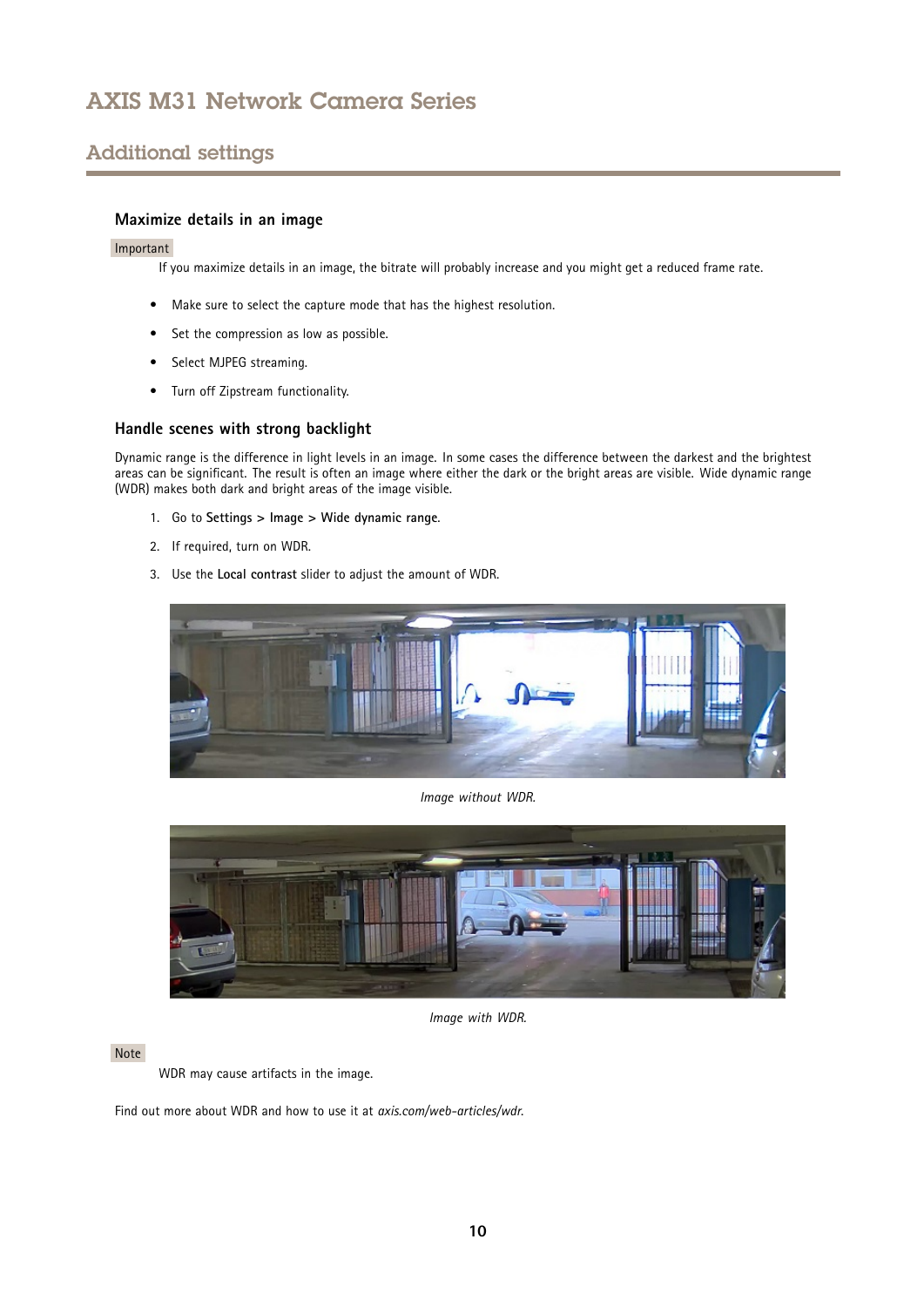## Additional settings

### **Monitor long and narrow areas**

Use corridor format to better utilize the full field of view in <sup>a</sup> long and narrow area, for example <sup>a</sup> staircase, hallway, road, or tunnel.



- 1. Depending on your device, turn the camera or the 3-axis lens in the camera 90° or 270°.
- 2. If the device doesn't rotate the view automatically, log in to the webpage and go to **Settings** <sup>&</sup>gt; **System** <sup>&</sup>gt; **Orientation**.
- 3. Click  $\boxed{\overline{CD} \sim}$
- 4. Rotate the view 90° or 270°.

Find out more at *[axis.com/axis-corridor-format](https://www.axis.com/axis-corridor-format)*.

#### **Improve facial recognition**

To better recognize the face of <sup>a</sup> person passing by the camera, you can set the optimal pixel resolution with the camera's pixel counter.



- 1. Go to **Settings <sup>&</sup>gt; System** <sup>&</sup>gt; **Orientation** and click .
- 2. In the camera's live view, adjust the size and placement of the rectangle around the area of interest, for example, where the faces of passing persons are expected to appear. You can then see the number of pixels represented by the sides of the rectangle.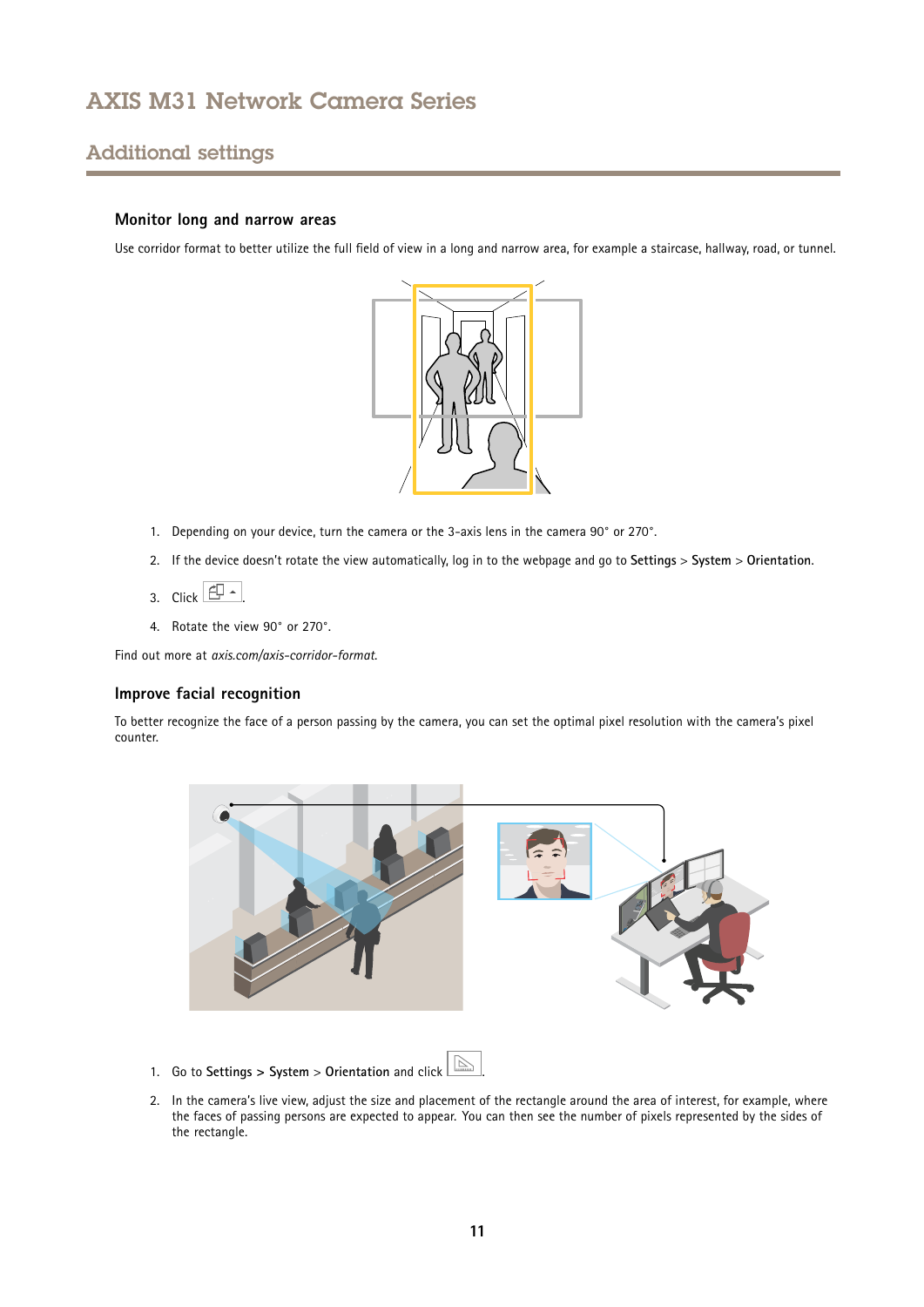## <span id="page-11-0"></span>Additional settings

#### Note

You can use an object of <sup>a</sup> known size in the view as <sup>a</sup> reference to decide how much resolution is needed for recognition.

#### **View area**

A view area is <sup>a</sup> cropped part of the full view. You can stream and store view areas instead of the full view to minimize bandwidth and storage needs. If you enable PTZ for <sup>a</sup> view area, you can pan, tilt and zoom within it. By using view areas you can remove parts of the full view, for example, the sky.

When you set up <sup>a</sup> view area, we recommend you to set the video stream resolution to the same size as or smaller than the view area size. If you set the video stream resolution larger than the view area size it implies digitally scaled up video after sensor capture, which requires more bandwidth without adding image information.

### **Privacy masks**

A privacy mask is <sup>a</sup> user-defined area that prevents users from viewing <sup>a</sup> part of the monitored area. In the video stream, privacy masks appear as blocks of solid color.

You'll see the privacy mask on all snapshots, recorded video, and live streams.

You can use the VAPIX® application programming interface (API) to turn off the privacy masks.

#### Important

If you use multiple privacy masks it may affect the product's performance.

#### **Hide parts of the image with privacy masks**

You can create one or several privacy masks to hide parts of the image.

- 1. Go to **Settings <sup>&</sup>gt; Privacy mask**.
- 2. Click **New**.
- 3. Adjust the size, color, and name of the privacy mask according to your needs.

### **Overlays**

Overlays are superimposed over the video stream. They are used to provide extra information during recordings, such as <sup>a</sup> timestamp, or during product installation and configuration. You can add either text or an image.

#### **Show <sup>a</sup> text overlay in the video stream when the device detects motion**

This example explains how to display the text "Motion detected" when the device detects motion:

Make sure that AXIS Video Motion Detection is running:

- 1. Go to **Settings <sup>&</sup>gt; Apps** <sup>&</sup>gt; **AXIS Video Motion Detection**.
- 2. Start the application if it is not already running.
- 3. Make sure you have set up the application according to your needs.

Add the overlay text:

- 4. Go to **Settings <sup>&</sup>gt; Overlay**.
- 5. Enter #D in the text field.
- 6. Choose text size and appearance.

Create <sup>a</sup> rule: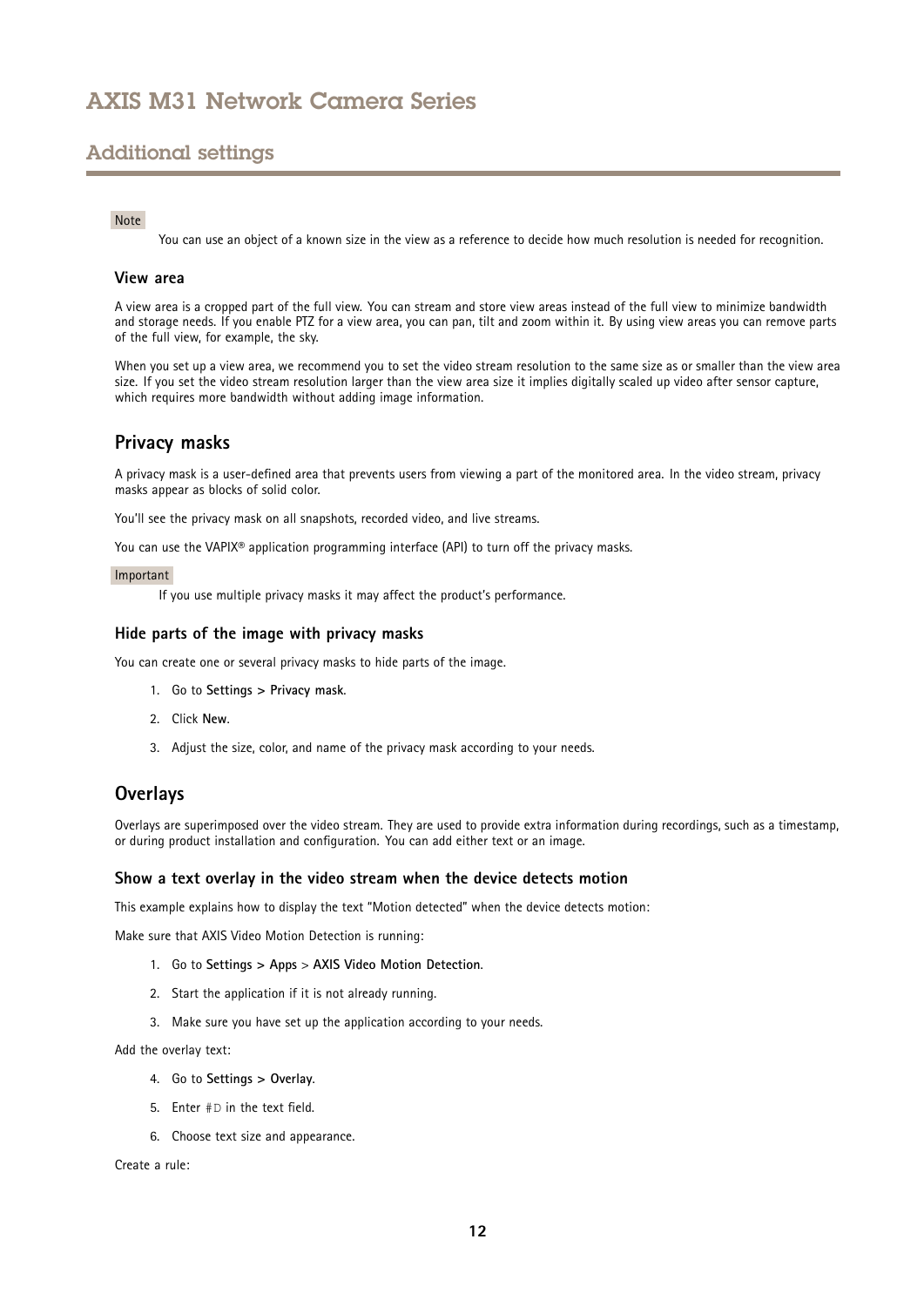## <span id="page-12-0"></span>Additional settings

- 7. Go to **System <sup>&</sup>gt; Events <sup>&</sup>gt; Rules** and add <sup>a</sup> rule.
- 8. Type <sup>a</sup> name for the rule.
- 9. In the list of conditions, select AXIS Video Motion Detection.
- 10. In the list of actions, select **Use overlay text**.
- 11. Select <sup>a</sup> view area.
- 12. Type "Motion detected".
- 13. Set the duration.
- 14. Click **Save**.

### **Streaming and storage**

#### **Bitrate control**

With bitrate control, you can manage the bandwidth consumption of your video stream.

#### **Variable bitrate (VBR)**

With variable bitrate, the bandwidth consumption varies based on the level of activity in the scene. The more activity in the scene, the more bandwidth you need. You are guaranteed constant image quality but it requires storage margins.



#### **Maximum bitrate (MBR)**

With maximum bitrate, you can set <sup>a</sup> target bitrate to handle bitrate limitations in your system. You may see <sup>a</sup> decline in image quality or frame rate when the instantaneous bitrate is kept below the specified target bitrate. You can choose to either prioritize image quality or frame rate. We recommend that you configure the target bitrate to <sup>a</sup> higher value than the expected bitrate. This gives you <sup>a</sup> margin for additional complexity that needs to be captured.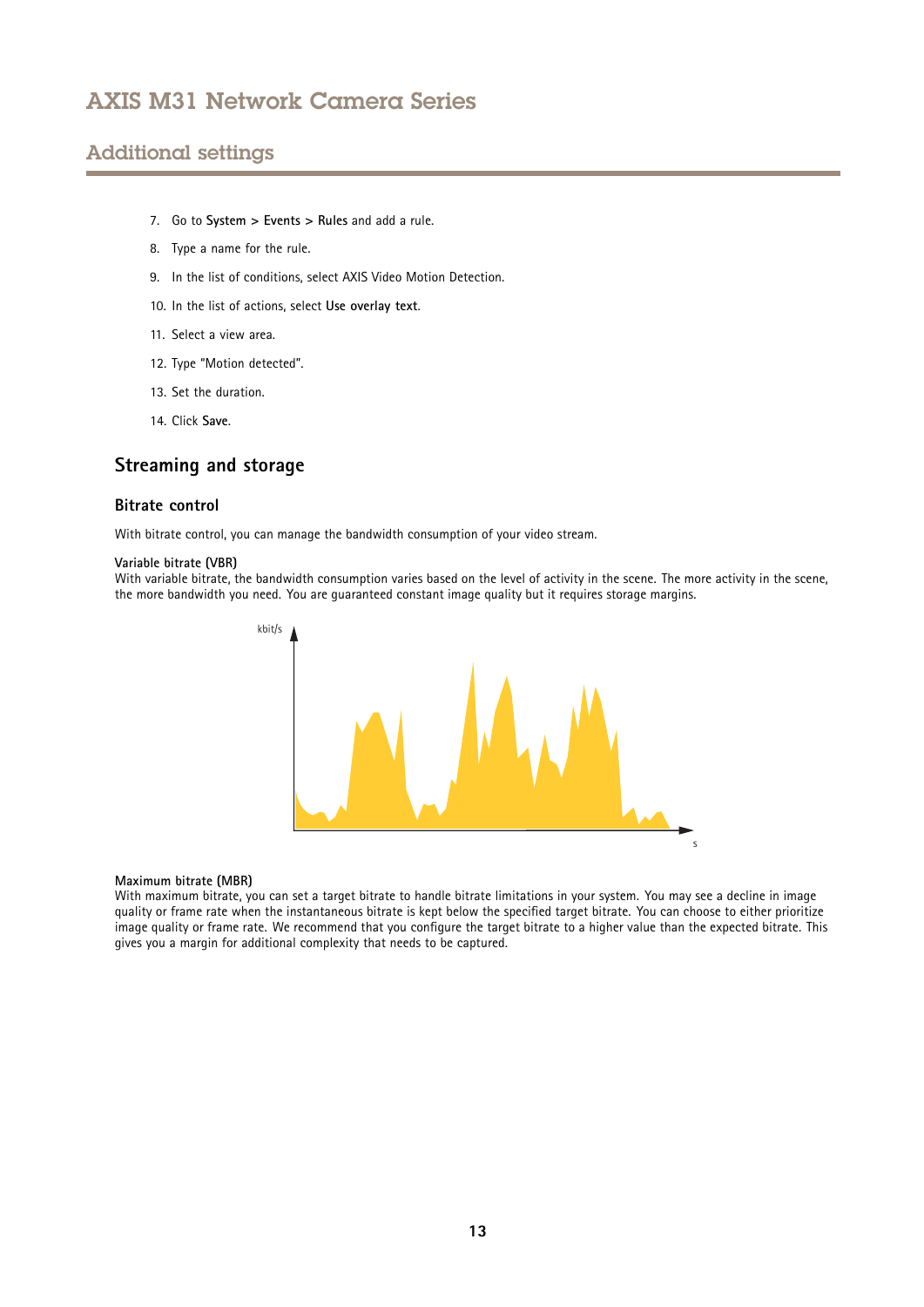## Additional settings



*1 Target bitrate*

#### **Average bitrate (ABR)**

With average bitrate, the bitrate is automatically adjusted over <sup>a</sup> longer timescale. This is so you can meet the specified target and provide the best video quality based on your available storage. Bitrate is higher in scenes with <sup>a</sup> lot of activity, compared to static scenes. You are more likely to get better image quality when needed when using the average bitrate option. You can define the total storage required to store the video stream for <sup>a</sup> specified amount of time (retention time) when image quality is adjusted to meet the specified target bitrate. Specify the average bitrate settings in one of the following ways:

- •To calculate the estimated storage need, set the target bitrate and the retention time.
- •To calculate the average bitrate, based on available storage and required retention time, use the target bitrate calculator.



- *1 Target bitrate*
- *2 Actual average bitrate*

You can also turn on maximum bitrate and specify <sup>a</sup> target bitrate within the average bitrate option.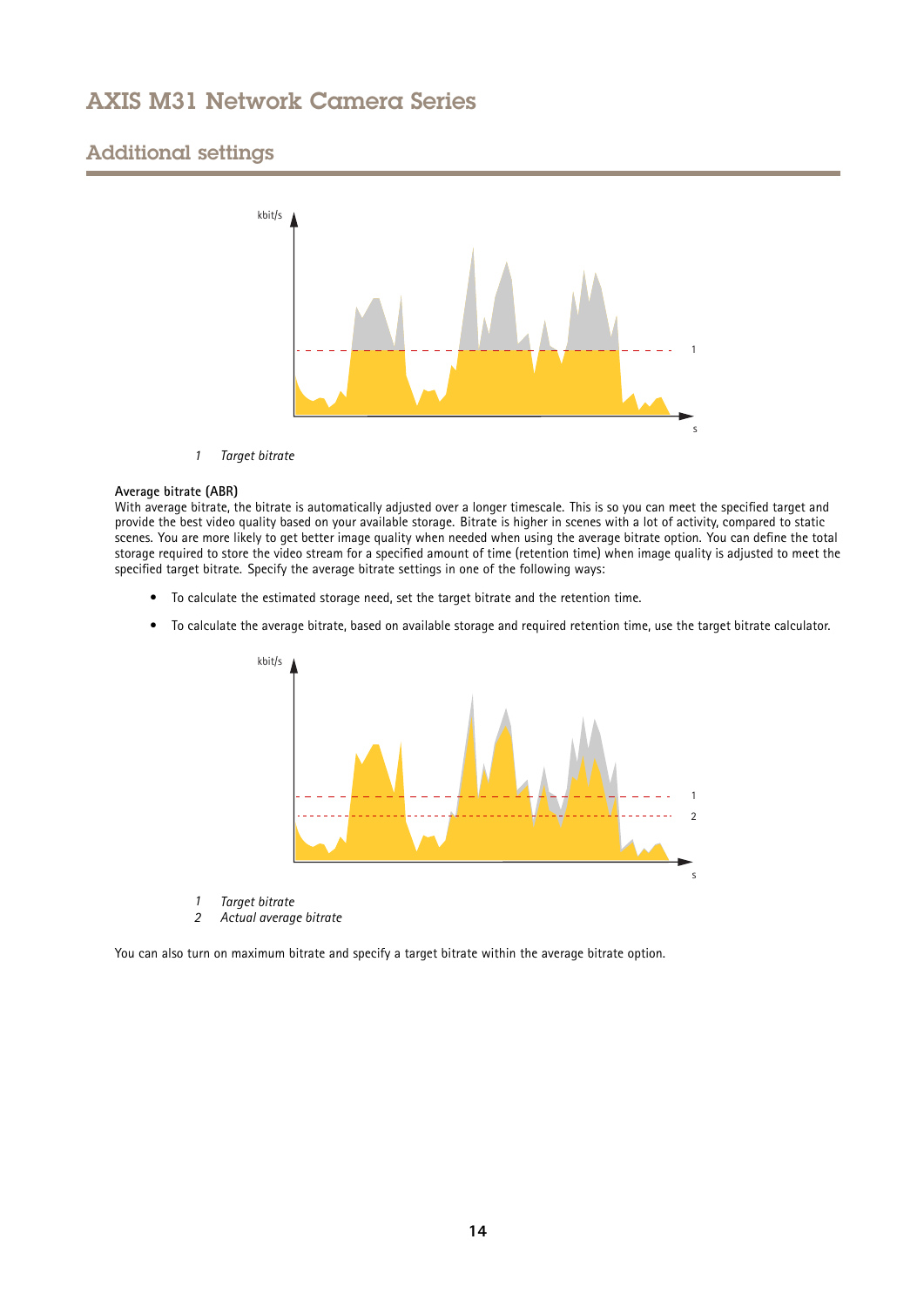## Additional settings



- *1 Target bitrate*
- *2 Actual average bitrate*

#### **Video compression formats**

Decide which compression method to use based on your viewing requirements, and on the properties of your network. The available options are:

#### **Motion JPEG**

Motion JPEG, or MJPEG, is <sup>a</sup> digital video sequence that is made up of <sup>a</sup> series of individual JPEG images. These images are then displayed and updated at <sup>a</sup> rate sufficient to create <sup>a</sup> stream that shows constantly updated motion. For the viewer to perceive motion video the rate must be at least <sup>16</sup> image frames per second. Full motion video is perceived at <sup>30</sup> (NTSC) or <sup>25</sup> (PAL) frames per second.

The Motion JPEG stream uses considerable amounts of bandwidth, but provides excellent image quality and access to every image contained in the stream.

#### **H.264 or MPEG-4 Part 10/AVC**

Note

H.264 is <sup>a</sup> licensed technology. The Axis product includes one H.264 viewing client license. To install additional unlicensed copies of the client is prohibited. To purchase additional licenses, contact your Axis reseller.

H.264 can, without compromising image quality, reduce the size of <sup>a</sup> digital video file by more than 80% compared to the Motion JPEG format and by as much as 50% compared to the MPEG-4 standard. This means that less network bandwidth and storage space are required for <sup>a</sup> video file. Or seen another way, higher video quality can be achieved for <sup>a</sup> given bitrate.

#### **H.265 or MPEG-H Part 2/HEVC**

Note

H.265 is licensed technology. The Axis product includes one H.265 viewing client license. To install additional unlicensed copies of the client is prohibited. To purchase additional licenses, contact your Axis reseller.

#### **Reduce bandwidth and storage**

#### Important

If you reduce the bandwidth it can result in loss of details in the picture.

- 1. Go to live view and select **H.264**.
- 2. Go to **Settings <sup>&</sup>gt; Stream**.
- 3. Do one or more of the following:
	- Turn on the Zipstream functionality and select the desired level.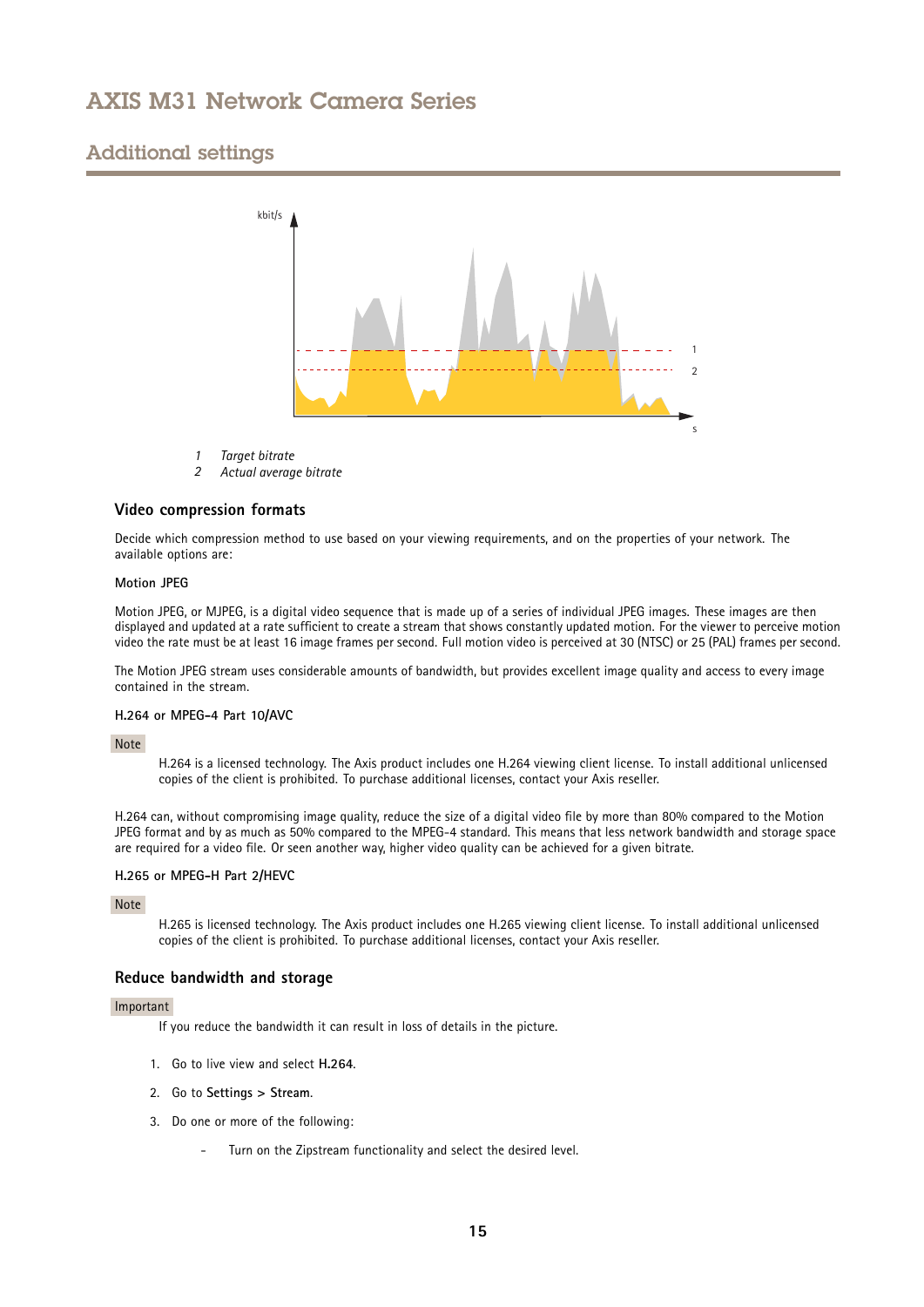## Additional settings

#### Note

The zipstream settings are used for both H.264 and H.265.

- Turn on dynamic GOP and set <sup>a</sup> high GOP length value.
- Increase the compression.
- Turn on dynamic FPS.

#### Note

Web browsers do not support H.265 decoding. Use <sup>a</sup> video management system or application supporting H.265 decoding.

### **Set up network storage**

To store recordings on the network, you need to set up network storage:

- 1. Go to **Settings <sup>&</sup>gt; System** <sup>&</sup>gt; **Storage**.
- 2. Click **Setup** under **Network storage**.
- 3. Enter the IP address of the host server.
- 4. Enter the name of the shared location on the host server.
- 5. Move the switch if the share requires <sup>a</sup> login, and enter username and password.
- 6. Click **Connect**.

#### **How do Image, Stream, and Stream profile settings relate to each other?**

The **Image** tab contains camera settings that affect all video streams from the product. If you change something in this tab, it immediately affects all video streams and recordings.

The **Stream** tab contains settings for video streams. You get these settings if you request <sup>a</sup> video stream from the product and don't specify for example resolution, or frame rate. When you change the settings in the **Stream** tab, it doesn't affect ongoing streams, but it will take effect when you start <sup>a</sup> new stream.

The **Stream profiles** settings override the settings from the **Stream** tab. If you request <sup>a</sup> stream with <sup>a</sup> specific stream profile, the stream contains the settings of that profile. If you request <sup>a</sup> stream without specifying <sup>a</sup> stream profile, or request <sup>a</sup> stream profile that doesn't exist in the product, the stream contains the settings from the **Stream** tab.

#### **Record and watch video**

To record video you must first set up network storage, see *Set up network storage on page 16*, or have an SD card installed.

#### **Record video**

- 1. Go to the camera's live view.
- 2. To start <sup>a</sup> recording, click **Record**. Click again to stop the recording.

#### **Watch video**

- 1. Click **Storage <sup>&</sup>gt; Go to recordings**.
- 2. Select your recording in the list and it will play automatically.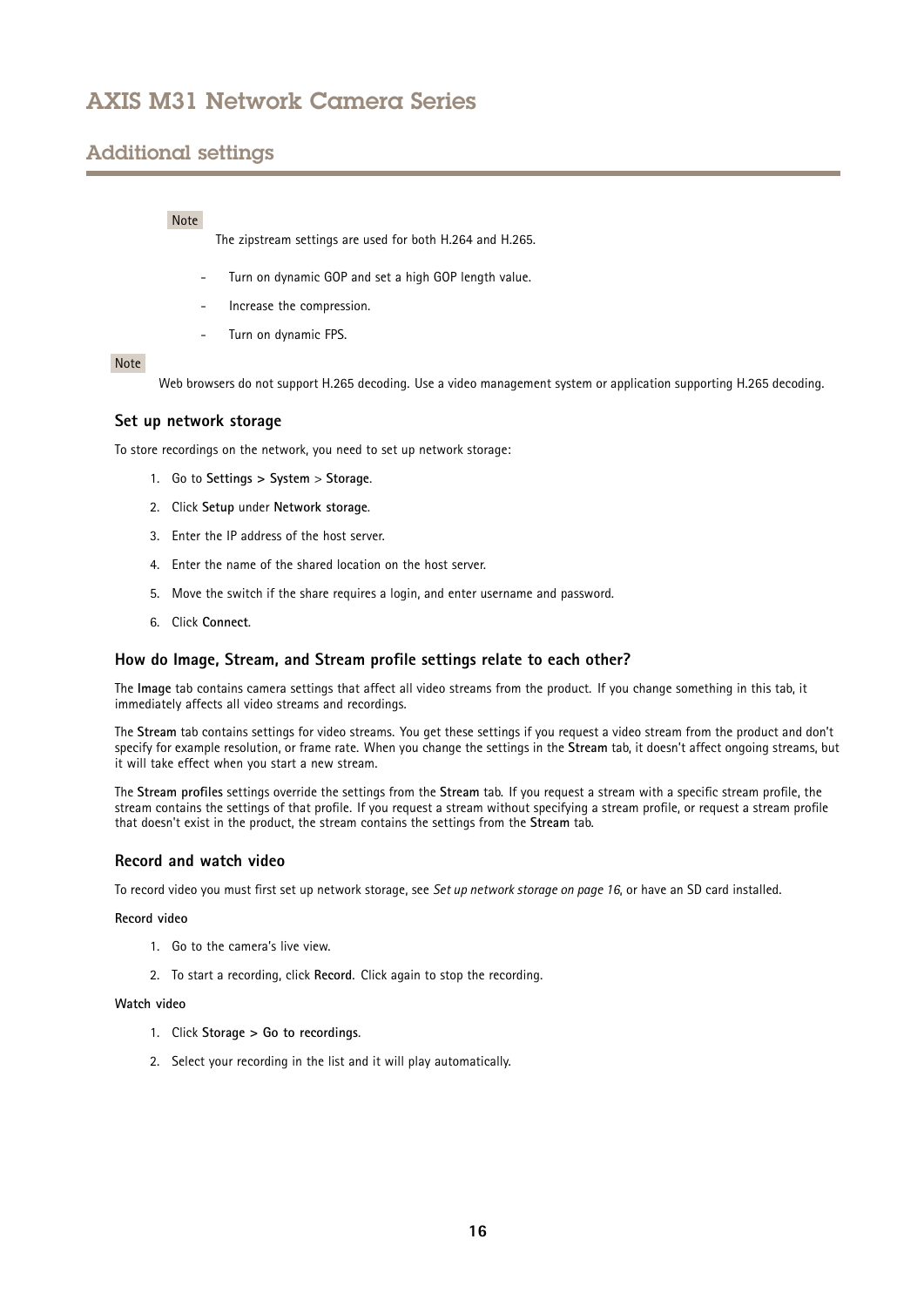### <span id="page-16-0"></span>Additional settings

### **Events**

#### **Set up rules and alerts**

You can create rules to make your device perform an action when certain events occur. A rule consists of conditions and actions. The conditions can be used to trigger the actions. For example, the device can start <sup>a</sup> recording or send an email when it detects motion, or show an overlay text when it records.

#### **Trigger an action**

- 1. Go to **Settings <sup>&</sup>gt; System <sup>&</sup>gt; Events** to set up <sup>a</sup> rule. The rule defines when the camera will perform certain actions. Rules can be setup as scheduled, recurring, or for example, triggered by motion detection.
- 2. Select the **Condition** that must be met to trigger the action. If you specify more than one condition for the rule, all of the conditions must be met to trigger the action.
- 3. Select which **Action** the camera should perform when the conditions are met.

#### Note

If you make changes to an active rule, then the rule needs to be restarted for the changes to take effect.

#### **Record video when the camera detects motion**

This example explains how to set up the camera to start recording to the SD card five seconds before it detects motion and to stop one minute after.

Make sure that AXIS Video Motion Detection is running:

- 1. Go to **Settings <sup>&</sup>gt; Apps** <sup>&</sup>gt; **AXIS Video Motion Detection**.
- 2. Start the application if it is not already running.
- 3. Make sure you have set up the application according to your needs.

Create <sup>a</sup> rule:

- 1. Go to **Settings <sup>&</sup>gt; System <sup>&</sup>gt; Events** and add <sup>a</sup> rule.
- 2. Type <sup>a</sup> name for the rule.
- 3. In the list of conditions, under **Application**, select **AXIS Video Motion Detection (VMD)**.
- 4. In the list of actions, under **Recordings**, select **Record video while the rule is active**.
- 5. Select an existing stream profile or create <sup>a</sup> new one.
- 6. Set the prebuffer time to 5 seconds.
- 7. Set the postbuffer time to 60 seconds.
- 8. In the list of storage options, select **SD card**.
- 9. Click **Save**.

#### **Send an email automatically if someone spray paints the lens**

- 1. Go to **Settings <sup>&</sup>gt; System <sup>&</sup>gt; Detectors**.
- 2. Turn on **Trigger on dark images**. This will trigger an alarm if the lens is sprayed, covered, or rendered severely out of focus.
- 3. Set <sup>a</sup> duration for **Trigger after**. The value indicates the time that must pass before an email is sent.

Create <sup>a</sup> rule: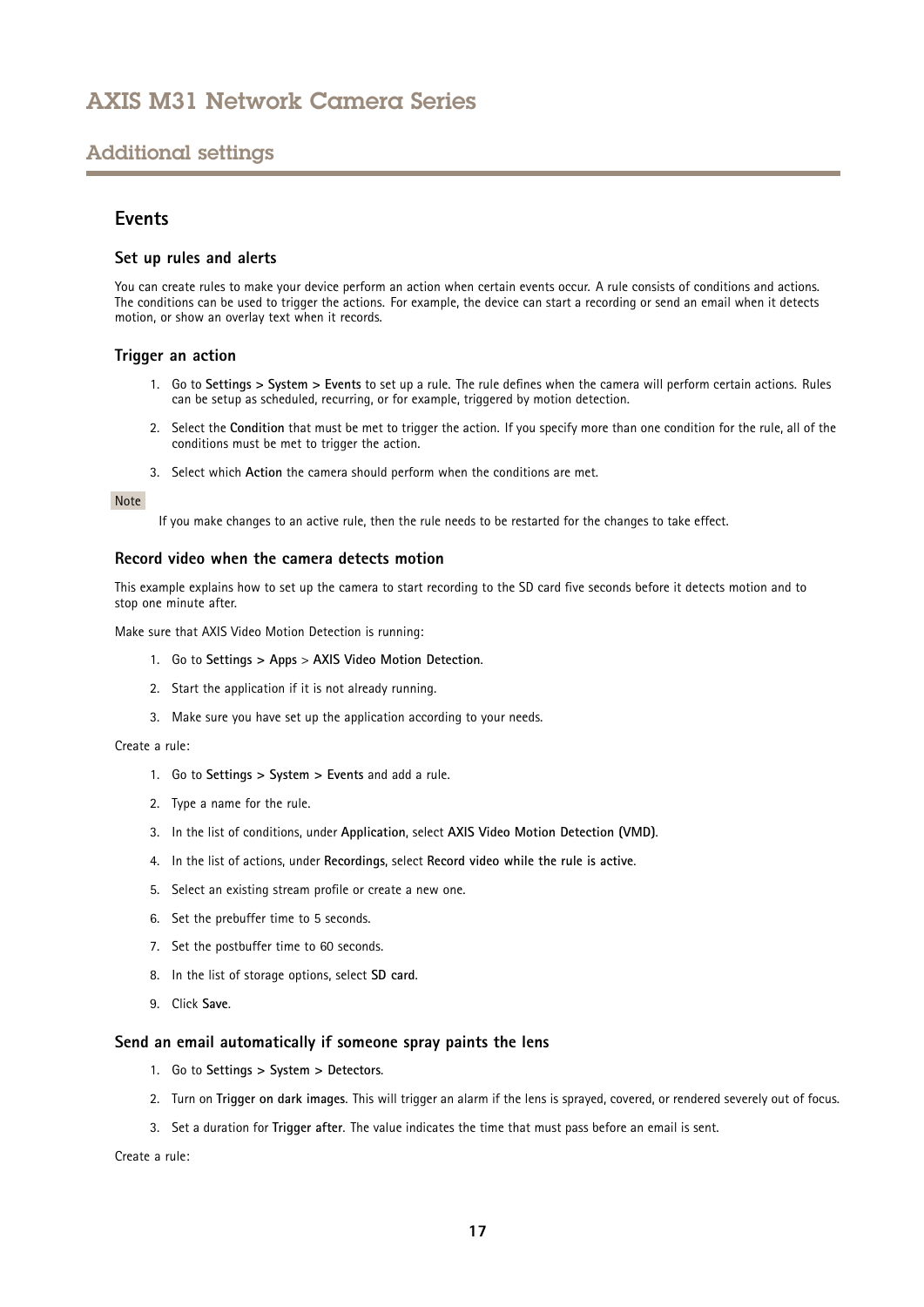## <span id="page-17-0"></span>Additional settings

- 1. Go to **Settings <sup>&</sup>gt; System <sup>&</sup>gt; Events <sup>&</sup>gt; Rules** and add <sup>a</sup> rule.
- 2. Type <sup>a</sup> name for the rule.
- 3. In the list of conditions, select **Tampering**.
- 4. In the list of actions, select **Send notification to email**.
- 5. Select <sup>a</sup> recipient from the list or go to **Recipients** to create <sup>a</sup> new recipient.

To create a new recipient, click  $\mathbf{+}$  . To copy an existing recipient, click  $\mathbf{1}$ 

- 6. Type <sup>a</sup> subject and <sup>a</sup> message for the email.
- 7. Click **Save**.

### **Applications**

### **Applications**

AXIS Camera Application Platform (ACAP) is an open platform that enables third parties to develop analytics and other applications for Axis products. To find out more about available applications, downloads, trials and licenses, go to *[axis.com/applications](https://www.axis.com/applications)*.

To find the user manuals for Axis applications, go to *[axis.com](https://www.axis.com)*.

#### Note

• Several applications can run at the same time but some applications might not be compatible with each other. Certain combinations of applications might require too much processing power or memory resources when run in parallel. Verify that the applications work together before deployment.

### **AXIS People Counter**

AXIS People Counter is an analytic application that can be installed on <sup>a</sup> network camera.

The counter is embedded in the camera which means you do not need <sup>a</sup> dedicated computer to run the application. AXIS People Counter is intended for retail environments, like stores or shopping malls, or other environments where you want to count people.

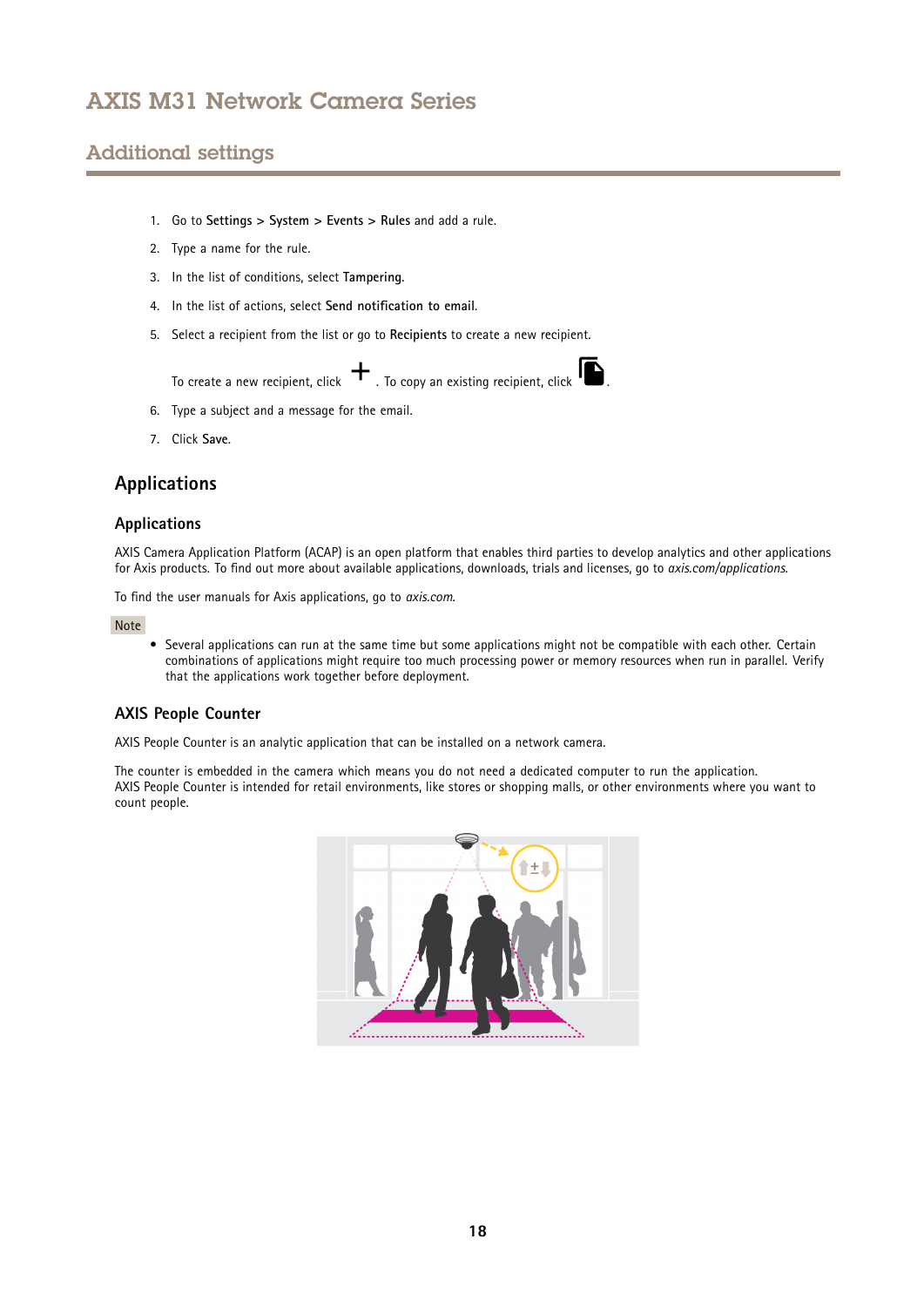## <span id="page-18-0"></span>Troubleshooting

### Troubleshooting

If you can't find what you're looking for here, try the troubleshooting section at *[axis.com/support](https://www.axis.com/support)*.

### **Firmware options**

Axis offers product firmware management according to either the active track or the long-term support (LTS) tracks. Being on the active track means continuously getting access to all the latest product features, while the LTS tracks provide <sup>a</sup> fixed platform with periodic releases focused mainly on bug fixes and security updates.

Using firmware from the active track is recommended if you want to access the newest features, or if you use Axis end-to-end system offerings. The LTS tracks are recommended if you use third-party integrations, which are not continuously validated against the latest active track. With LTS, the products can maintain cybersecurity without introducing any significant functional changes or affecting any existing integrations. For more detailed information about Axis product firmware strategy, go to *[axis.com/support/firmware](https://www.axis.com/support/firmware)*.

### **Check the current firmware**

Firmware is the software that determines the functionality of network devices. One of your first actions when troubleshooting <sup>a</sup> problem should be to check the current firmware version. The latest version may contain <sup>a</sup> correction that fixes your particular problem.

To check the current firmware:

- 1. Go to the product's webpage.
- 2. Click on the help menu .
- 3. Click **About**.

## **Upgrade the firmware**

#### Important

Preconfigured and customized settings are saved when the firmware is upgraded (provided that the features are available in the new firmware) although this is not guaranteed by Axis Communications AB.

#### Important

Make sure the product remains connected to the power source throughout the upgrade process.

#### Note

When you upgrade the product with the latest firmware in the active track, the product receives the latest functionality available. Always read the upgrade instructions and release notes available with each new release before upgrading the firmware. To find the latest firmware and the release notes, go to *[axis.com/support/firmware](https://www.axis.com/support/firmware)*.

- 1. Download the firmware file to your computer, available free of charge at *[axis.com/support/firmware](https://www.axis.com/support/firmware)*.
- 2. Log in to the product as an administrator.
- 3. Go to **Settings <sup>&</sup>gt; System <sup>&</sup>gt; Maintenance**. Follow the instructions on the page. When the upgrade has finished, the product restarts automatically.

AXIS Device Manager can be used for multiple upgrades. Find out more at *[axis.com/products/axis-device-manager](https://www.axis.com/products/axis-device-manager)*.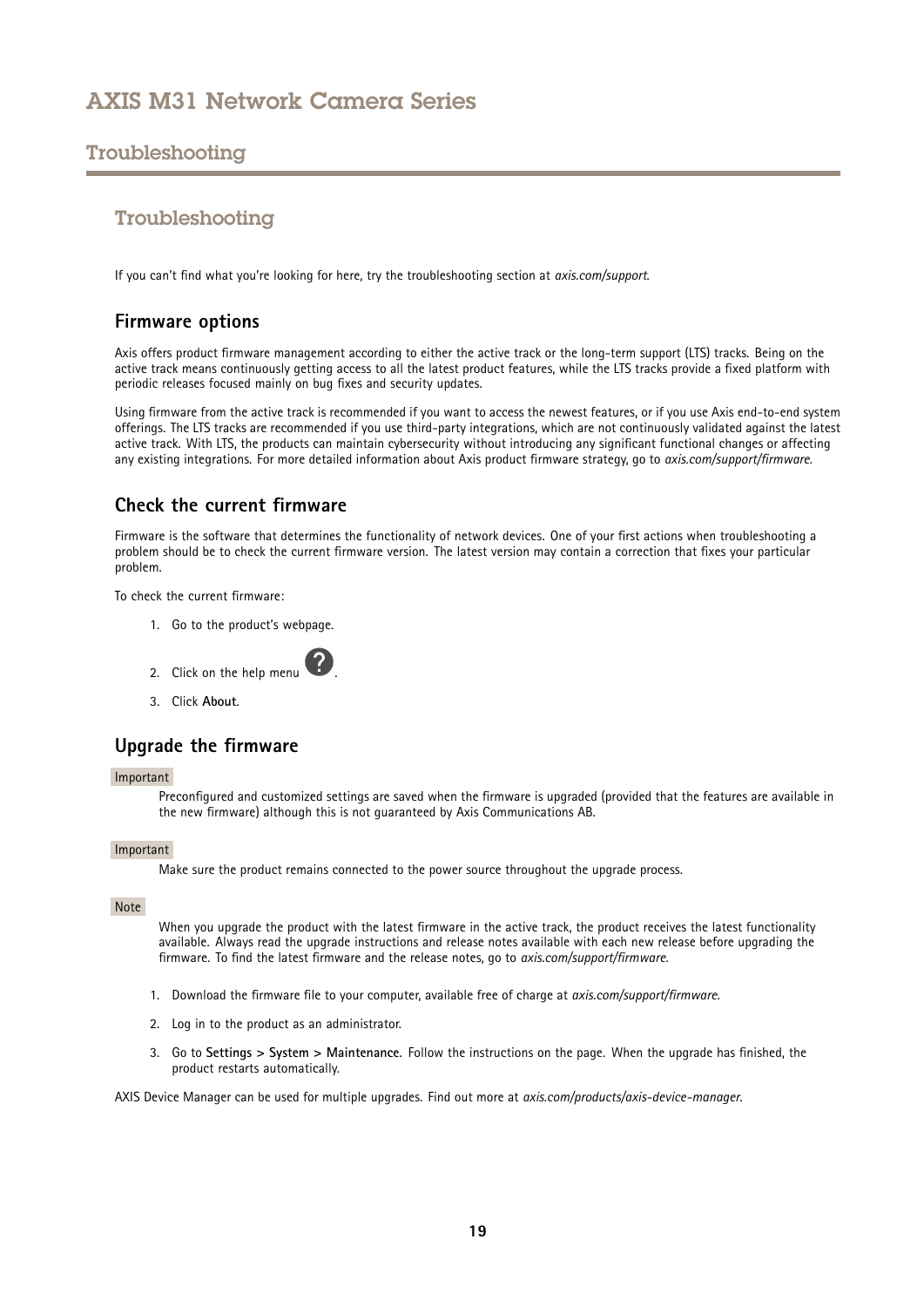## <span id="page-19-0"></span>Troubleshooting

## **Technical issues, clues and solutions**

If you can't find what you're looking for here, try the troubleshooting section at *[axis.com/support](https://www.axis.com/support)*.

| Problems upgrading the firmware                                           |                                                                                                                                                                                                                                                                                                                                                                                                                         |  |
|---------------------------------------------------------------------------|-------------------------------------------------------------------------------------------------------------------------------------------------------------------------------------------------------------------------------------------------------------------------------------------------------------------------------------------------------------------------------------------------------------------------|--|
| Firmware upgrade failure                                                  | If the firmware upgrade fails, the device reloads the previous firmware. The most common reason<br>is that the wrong firmware file has been uploaded. Check that the name of the firmware file<br>corresponds to your device and try again.                                                                                                                                                                             |  |
| Problems setting the IP address                                           |                                                                                                                                                                                                                                                                                                                                                                                                                         |  |
| The device is located on a<br>different subnet                            | If the IP address intended for the device and the IP address of the computer used to access the<br>device are located on different subnets, you cannot set the IP address. Contact your network<br>administrator to obtain an IP address.                                                                                                                                                                               |  |
| The IP address is being used<br>by another device                         | Disconnect the Axis device from the network. Run the ping command (in a Command/DOS window,<br>type ping and the IP address of the device):                                                                                                                                                                                                                                                                             |  |
|                                                                           | • If you receive: Reply from <ip address="">: bytes=32; time=10<br/>this means that the IP address may already be in use by another device on the network.<br/>Obtain a new IP address from the network administrator and reinstall the device.<br/>• If you receive: Request timed out, this means that the IP address is available<br/>for use with the Axis device. Check all cabling and reinstall the device.</ip> |  |
| Possible IP address conflict<br>with another device on the<br>same subnet | The static IP address in the Axis device is used before the DHCP server sets a dynamic address.<br>This means that if the same default static IP address is also used by another device, there may<br>be problems accessing the device.                                                                                                                                                                                 |  |
| The device cannot be accessed from a browser                              |                                                                                                                                                                                                                                                                                                                                                                                                                         |  |
| Cannot log in                                                             | When HTTPS is enabled, ensure that the correct protocol (HTTP or HTTPS) is used when attempting<br>to log in. You may need to manually type http or https in the browser's address field.                                                                                                                                                                                                                               |  |
|                                                                           | If the password for the user root is lost, the device must be reset to the factory default settings. See.                                                                                                                                                                                                                                                                                                               |  |
| The IP address has been<br>changed by DHCP                                | IP addresses obtained from a DHCP server are dynamic and may change. If the IP address has been<br>changed, use AXIS IP Utility or AXIS Device Manager to locate the device on the network. Identify<br>the device using its model or serial number, or by the DNS name (if the name has been configured).                                                                                                              |  |
|                                                                           | If required, a static IP address can be assigned manually. For instructions, go to axis.com/support.                                                                                                                                                                                                                                                                                                                    |  |
| Certificate error when using<br><b>IEEE 802.1X</b>                        | For authentication to work properly, the date and time settings in the Axis device must be<br>synchronized with an NTP server. Go to Settings > System > Date and time.                                                                                                                                                                                                                                                 |  |
| The device is accessible locally but not externally                       |                                                                                                                                                                                                                                                                                                                                                                                                                         |  |

To access the device externally, we recommend using one of the following applications for Windows® :

• AXIS Companion: free of charge, ideal for small systems with basic surveillance needs.

• AXIS Camera Station: 30-day trial version free of charge, ideal for small to mid-size systems.

For instructions and download, go to *[axis.com/vms](https://www.axis.com/vms)*.

#### **Problems with streaming**

| Multicast H.264 only                          | Check if your router supports multicasting, or if the router settings between the client and the                          |
|-----------------------------------------------|---------------------------------------------------------------------------------------------------------------------------|
| accessible by local clients                   | device need to be configured. The TTL (Time To Live) value may need to be increased.                                      |
| No multicast H.264<br>displayed in the client | Check with your network administrator that the multicast addresses used by the Axis device<br>are valid for your network. |

Check with your network administrator to see if there is <sup>a</sup> firewall preventing viewing.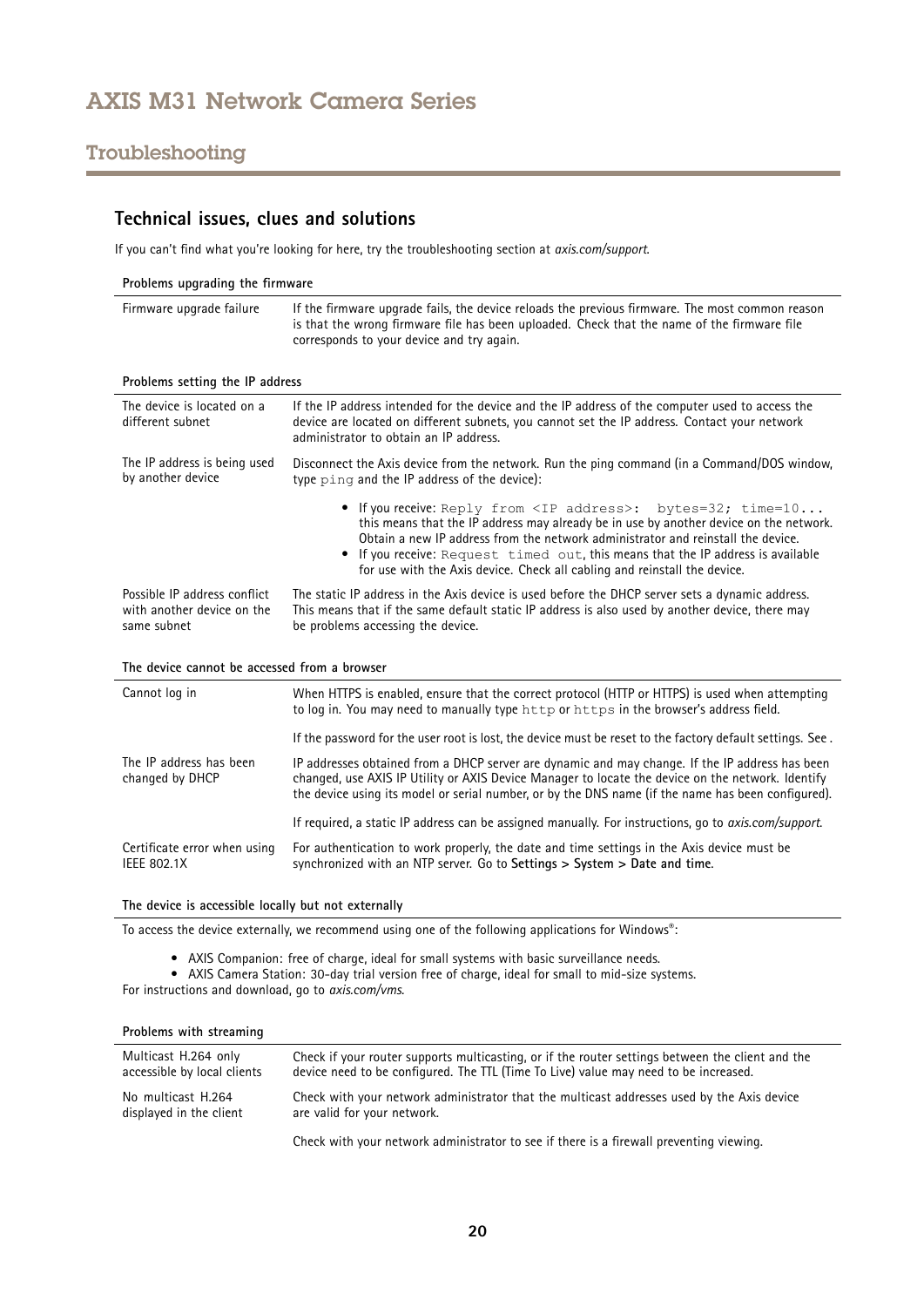## <span id="page-20-0"></span>Troubleshooting

| Poor rendering of H.264           | Ensure that your graphics card is using the latest driver. The latest drivers can usually be                                                                                                                                                                                                                                                                                                                                                                                                                                                                                                                                                 |
|-----------------------------------|----------------------------------------------------------------------------------------------------------------------------------------------------------------------------------------------------------------------------------------------------------------------------------------------------------------------------------------------------------------------------------------------------------------------------------------------------------------------------------------------------------------------------------------------------------------------------------------------------------------------------------------------|
| images                            | downloaded from the manufacturer's website.                                                                                                                                                                                                                                                                                                                                                                                                                                                                                                                                                                                                  |
| Color saturation is different     | Modify the settings for your graphics adapter. Go to the adapter's documentation for more                                                                                                                                                                                                                                                                                                                                                                                                                                                                                                                                                    |
| in H.264 and Motion JPEG          | information.                                                                                                                                                                                                                                                                                                                                                                                                                                                                                                                                                                                                                                 |
| Lower frame rate than<br>expected | • See Performance considerations on page 21.<br>• Reduce the number of applications running on the client computer.<br>• Limit the number of simultaneous viewers.<br>• Check with the network administrator that there is enough bandwidth available.<br>Lower the image resolution.<br>Log in to the device's webpage and set a capture mode that prioritizes frame rate.<br>Changing the capture mode to prioritize frame rate might lower the maximum<br>resolution depending on the device used and capture modes available.<br>• The maximum frames per second is dependent on the utility frequency (60/50 Hz)<br>of the Axis device. |
| Can't select H.265 encoding       | Web browsers do not support H.265 decoding. Use a video management system or application                                                                                                                                                                                                                                                                                                                                                                                                                                                                                                                                                     |
| in live view                      | supporting H.265 decoding.                                                                                                                                                                                                                                                                                                                                                                                                                                                                                                                                                                                                                   |

### **Performance considerations**

When setting up your system, it is important to consider how various settings and situations affect the performance. Some factors affect the amount of bandwidth (the bitrate) required, others can affect the frame rate, and some affect both. If the load on the CPU reaches its maximum, this also affects the frame rate.

The following factors are the most important to consider:

- • High image resolution or lower compression levels result in images containing more data which in turn affects the bandwidth.
- Rotating the image in the GUI will increase the product's CPU load.
- •Access by large numbers of Motion JPEG or unicast H.264 clients affects the bandwidth.
- • Simultaneous viewing of different streams (resolution, compression) by different clients affects both frame rate and bandwidth.

Use identical streams wherever possible to maintain <sup>a</sup> high frame rate. Stream profiles can be used to ensure that streams are identical.

- Accessing Motion JPEG and H.264 video streams simultaneously affects both frame rate and bandwidth.
- Heavy usage of event settings affects the product's CPU load which in turn affects the frame rate.
- •Using HTTPS may reduce frame rate, in particular if streaming Motion JPEG.
- Heavy network utilization due to poor infrastructure affects the bandwidth.
- •Viewing on poorly performing client computers lowers perceived performance and affects frame rate.
- • Running multiple AXIS Camera Application Platform (ACAP) applications simultaneously may affect the frame rate and the general performance.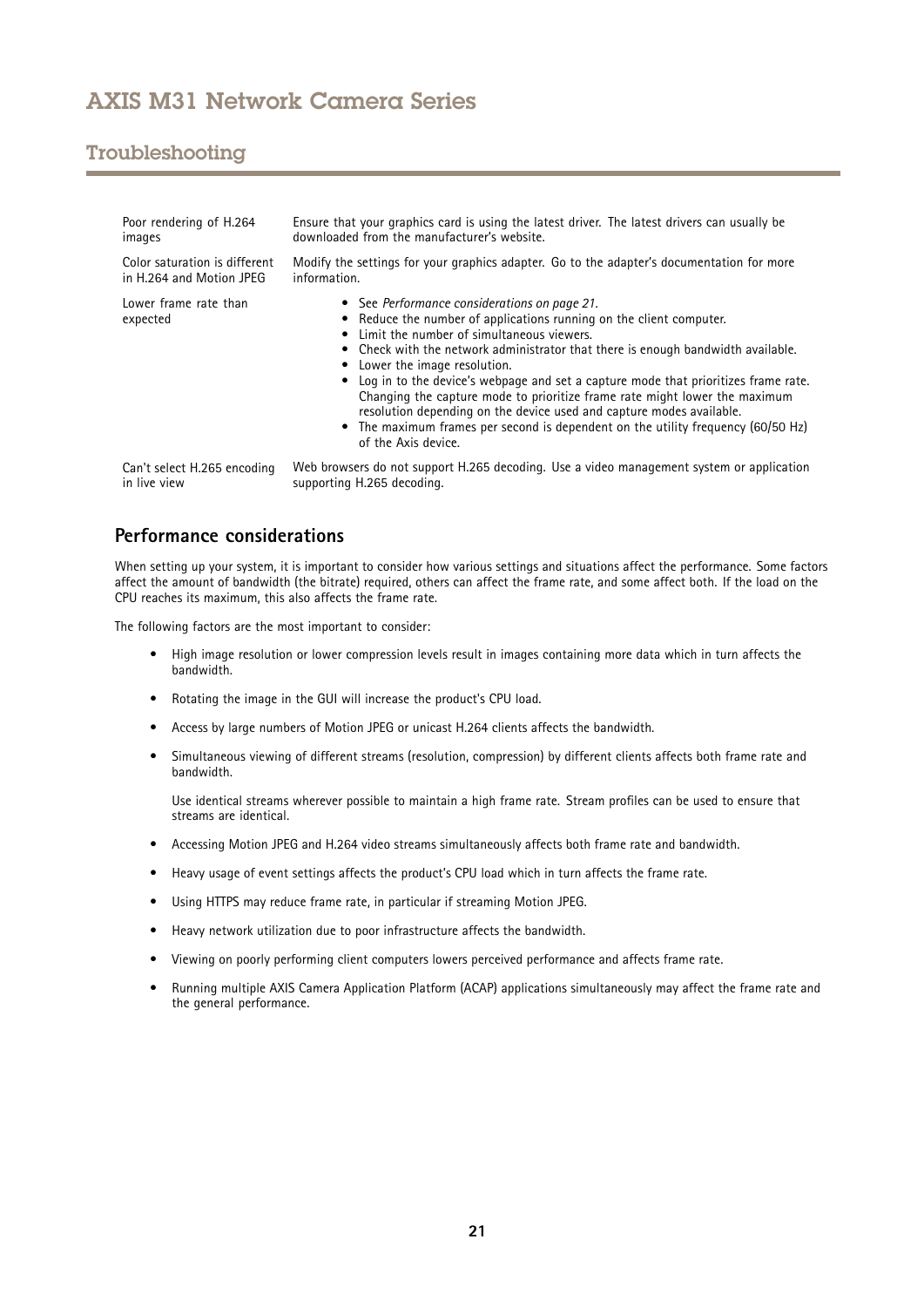## <span id="page-21-0"></span>Specifications

### Specifications

To find the latest version of the product's datasheet, go to the product page at *[axis.com](https://www.axis.com)* and locate **Support & Documentation**.

### **LED indicators**

| <b>Status LED</b> | Indication                                                                          |
|-------------------|-------------------------------------------------------------------------------------|
| Unlit             | Connection and normal operation.                                                    |
| Green             | Shows steady green for 10 seconds for normal operation after startup completed.     |
| Amber             | Steady during startup. Flashes during firmware upgrade or reset to factory default. |
| Amber/Red         | Flashes amber/red if network connection is unavailable or lost.                     |
| Red               | Firmware upgrade failure.                                                           |

## **SD card slot**

### *NOTICE*

- Risk of damage to SD card. Do not use sharp tools, metal objects, or excessive force when inserting or removing the SD card. Use your fingers to insert and remove the card.
- Risk of data loss and corrupted recordings. Do not remove the SD card while the product is running. Unmount the SD card from the product's webpage before removal.

This product supports microSD/microSDHC/microSDXC cards.

For SD card recommendations, see *[axis.com](https://www.axis.com)*.

might might many microSD, microSDHC, and microSDXC Logos are trademarks of SD-3C LLC. microSD, microSDHC, microSDXC are trademarks or registered trademarks of SD-3C, LLC in the United States, other countries or both.

## **Buttons**

### **Control button**

The control button is used for:

• Resetting the product to factory default settings. See .

### **Connectors**

#### **Network connector**

RJ45 Ethernet connector with Power over Ethernet (PoE).